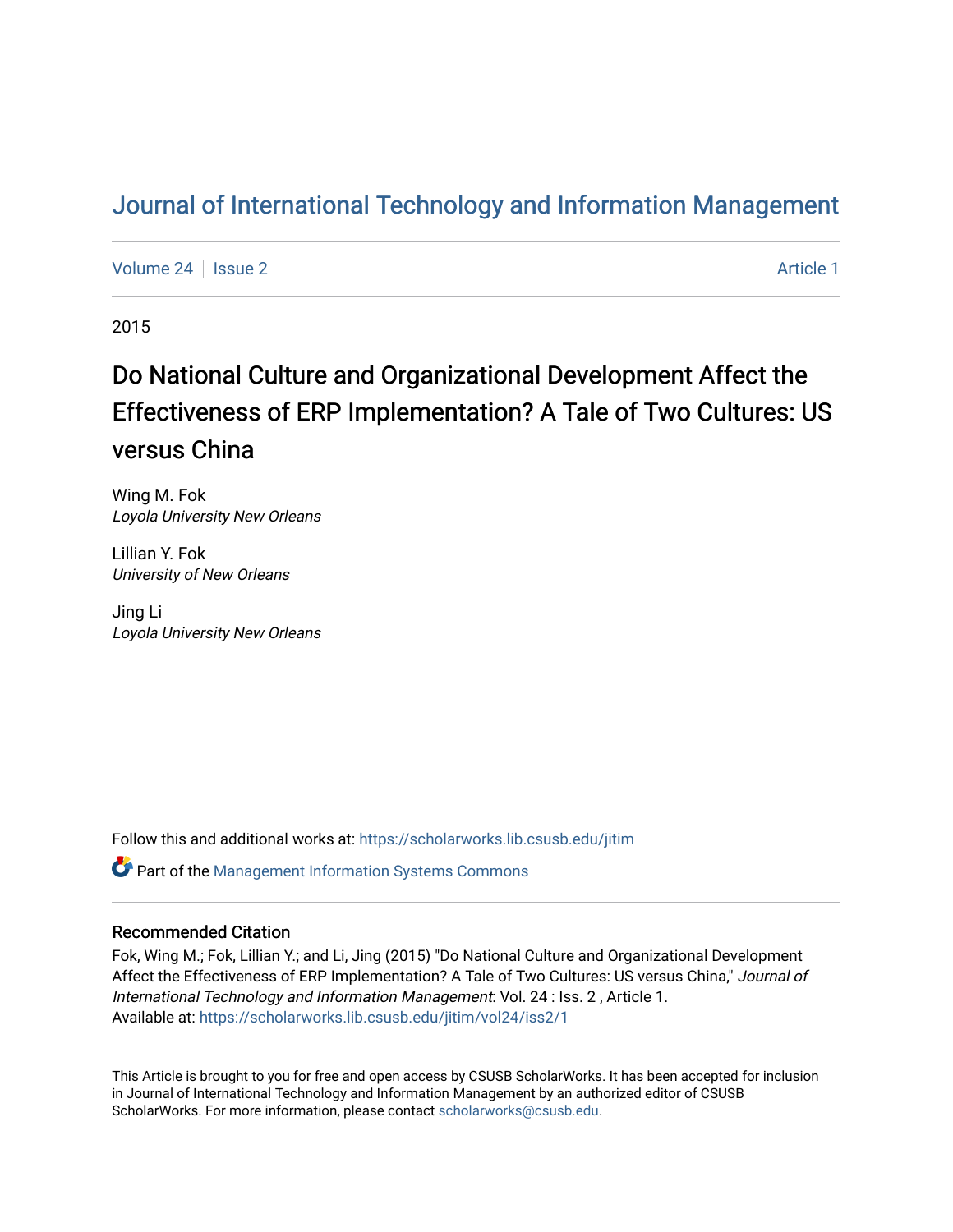# **Do National Culture and Organizational Development Affect the Effectiveness of ERP Implementation? A Tale of Two Cultures: US versus China**

**Wing M. Fok Department of Management Loyola University New Orleans USA**

**Lillian Y. Fok Sandra J. Hartman Department of Management University of New Orleans USA**

**Jing Li Department of Management Loyola University New Orleans USA**

# **ABSTRACT**

*As many US and European companies have implemented Enterprise Resource Planning (ERP) Systems, most of the previous implementation studies have tended to focus on companies from more developed countries. This research points out that there is need for academics and practitioners to "take stock," to examine what is happening in broad terms across organizations*  in the ERP implementation process, and to consider whether cultural differences in the U.S. when *compared to another culture can impact the process. In this study, we are concerned with several issues surrounding current ERP implementation status and report initial findings from managers in a wide variety of organizations in the U.S. and China on their experiences with ERP implementation and attempt to suggest implications. Our findings center upon cultural differences, especially in the reported context surrounding ERP implementation in the two cultures. Moreover, we report that there is evidence for differences in ERP complexity and implementation extensiveness in the two cultures. Finally, we find some evidence for differences in reported outcomes. We include suggestions for future research.* 

**KEYWORDS:** US, China, ERP, implementation, Cultures

# **INTRODUCTION**

As global economic competition becomes more intense, companies all over the world have to find ways to become more productive and profitable. In many U.S. companies, Enterprise Resource Planning (ERP) Systems have been implemented in order to gain operational effectiveness (Ifinedo & Nahar, 2006; Stedman, 1999c; Zviran, Pliskin & Levin, 2005). These systems are viewed as a means to integrate the different functions within the organizations so the speed of response to the market can be increased. In Europe, many European Union manufacturers are increasingly trying to be more innovative and flexible using ERP (Powell, Riezebos, & Strandhangen, 2013). In both U.S. and Europe, it is commonly known that implementation of such systems have not all been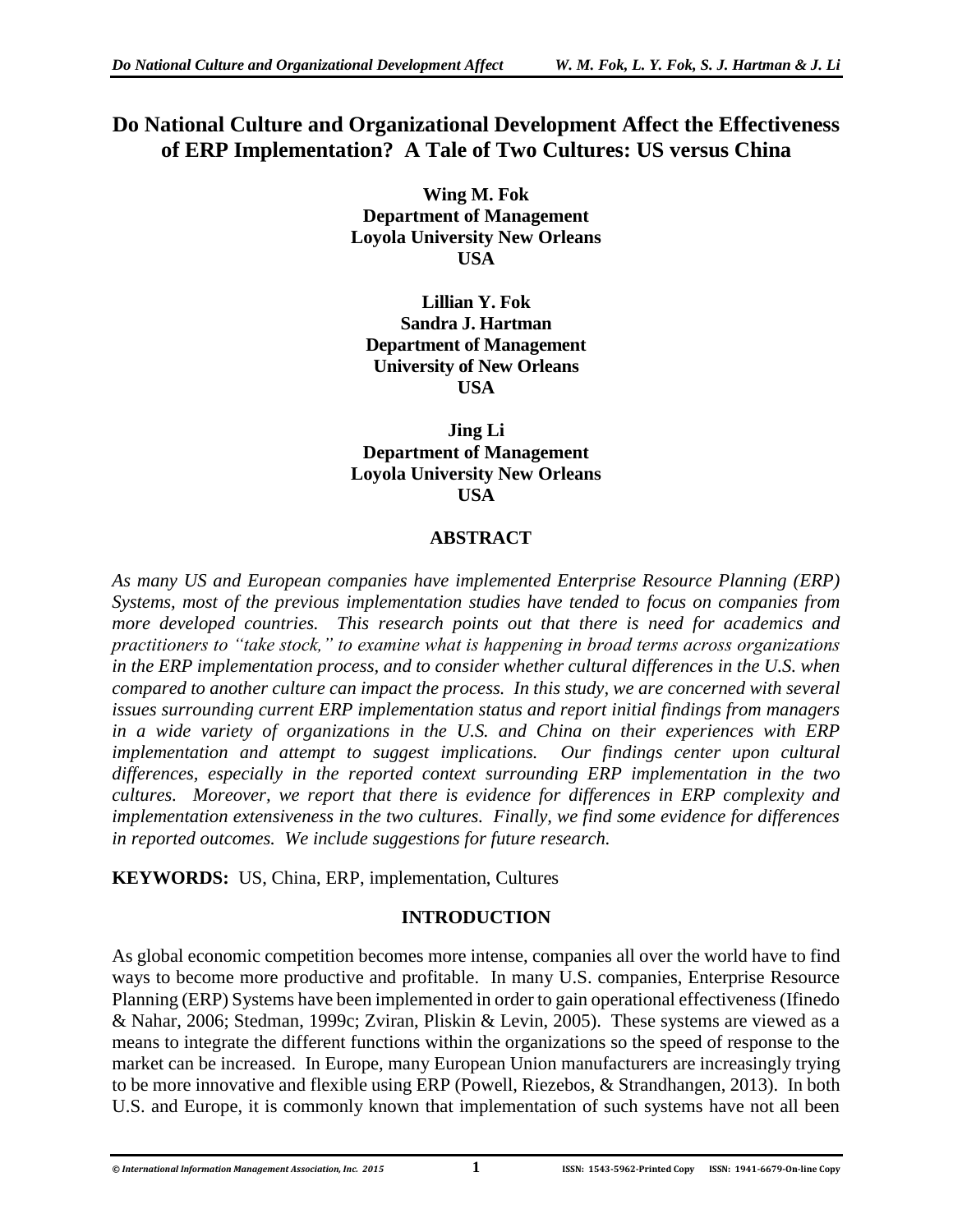successes. Many reported implementations have encountered huge cost overruns, and some of them even consumed so much in the way of resources from the organizations that the promised benefits of these systems never materialized. As an extreme example, companies have gone bankrupt after implementation, because adhering to the system forced the companies to modify their existing ways of doing business, even when it may have been precisely that way of operating which had previously made the organizations successful (Beatty & Williams, 2006; Lotta & Olli-Pekka, 2008; Osei-Bryson, Dong & Ngwenyama, 2008; Scarbrough, Robertson & Swan, 2008; Vilpola, Vaananen-Vanio-Mattila, 2006).

China surpassed Japan as the world second largest economy in 2010; its impressive growth was arguably enabled by abundant inexpensive labor. This competitive advantage has since, however, eluded as labor costs in many part of China have increased significantly in recent years. Many companies in China have begun to look for other means to remain competitive. It is also commonly known that before the World Trade Organization (WTO), most Chinese companies were funded and influenced by the central government. In many cases, these companies were driven by the political decisions made by the central government instead of driven by profitability. After WTO, many of these companies became more independently profit driven and as such, will have to find ways to become more efficient and cost effective. Productivity became the main focus. Looking towards the west, many Chinese companies have also begun to look for concepts and systems employed by its U.S. or European counterparts to boost productivity. They are, however, quite new to these systems and philosophies. In fact, concepts such as management by objective (MBO), total quality management (TQM), or lean manufacturing (Lean), including ERP, are quite unknown to many Chinese companies before the 1980s. Most of the companies are therefore playing catch up in the past thirty years.

In addition, very few can argue that the ultimate driver of productivity is still people involved in the system. It is, therefore, impossible to isolate the human factor out of any new management concept introduction or system implementation. As we are all aware, country culture impacts people's behavior on the job. It will be important to study how country culture impacts the implementation of a new management system, including ERP. Many studies have been done on the implementation of ERP in the U.S. or other western companies (Grabski, V., Leech, S., & Schmidt, P., 2011), very little has been done, however, to study similar implementations in China. As well documented in Hofstede's research, there are noticeable differences in the U.S. and China's cultures in two important dimensions, namely: individualism, and long-term orientation (Hofstede, G., 1993). It is, therefore, interesting to study companies in China versus the U.S. as they engaged in the implementation of the ERP systems. Our study focuses on providing such comparison. It is our intention to use this research to shed some light on specific issues involved in ERP implementation in China. We believe these issues may be quite different than the U.S. counterparts. It may provide some insights for managers in companies that operates in both U.S. and China and perhaps lessons can be learned across the borders.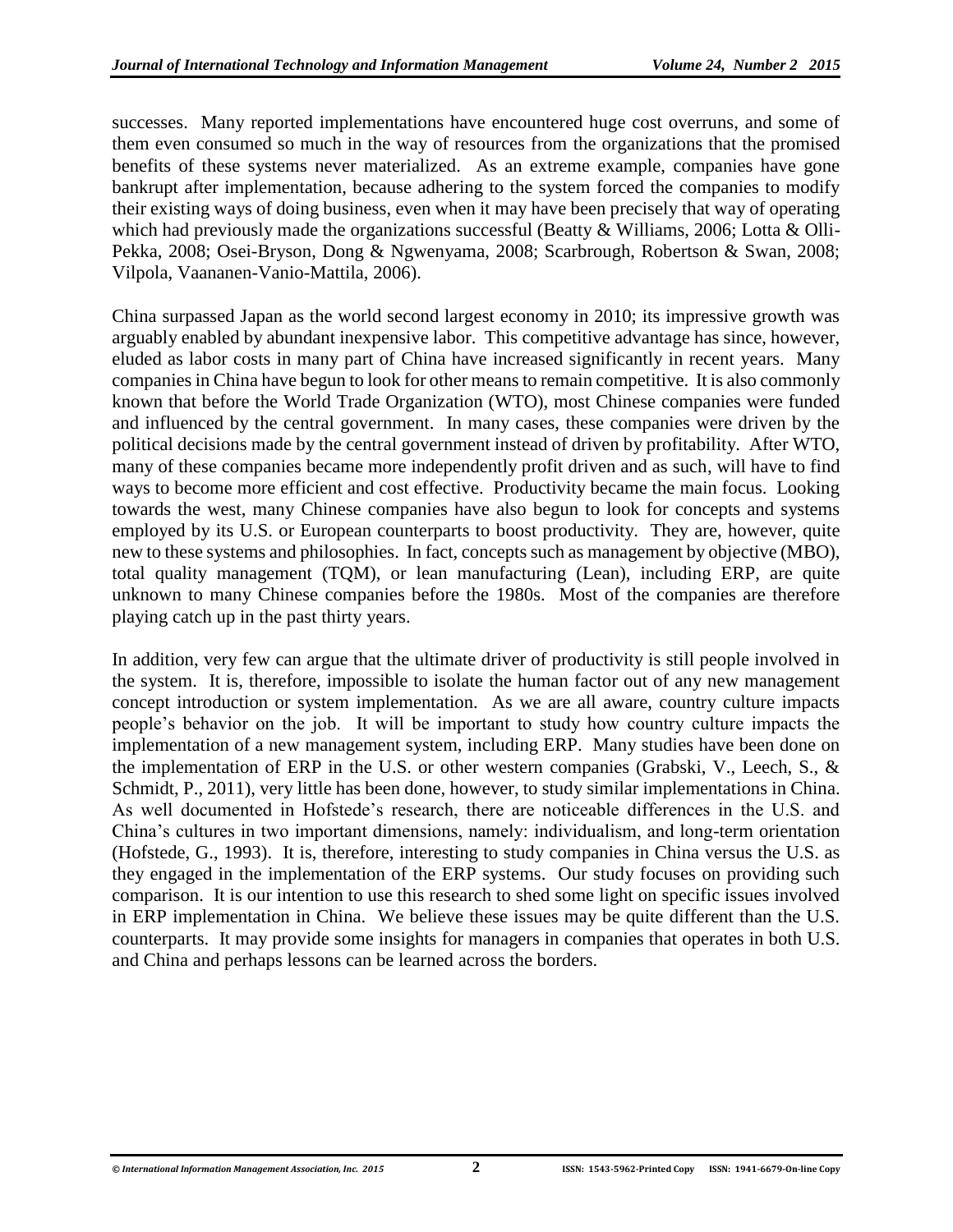#### **RESEARCH OF ERP SYSTEM AND ERP IMPLEMENTATION – EXPERIENCES FROM U.S. MANAGERS**

Enterprise Resource Planning (ERP) System is defined as an information system "that allows companies to automate and integrate business processes, share a common database and business practices throughout the enterprise, and produce information in real time" (Heizer and Render, 2006). The primary objective of an ERP is to help the firm integrate the organization as a whole, from the supplier's evaluation to customer invoicing effectively and efficiently (see especially commentary on the importance of integration by Cagliano, Caniato & Spina, 2006; Correa, 2005; Gattiker, 2007). ERP Systems have made a "splashy entrance" into the market (Beatty et al, 2006; Ferris 1999). This "splashy" introduction has been accompanied by widespread beliefs that ERP would be a shortcut to increased profits and productivity (Beheshti, & Beheshti, 2010; Grabbski, Leech, & Schmidt, 2011). ERP has evolved rapidly from modest beginnings during the 1970's, originating with discussion at IBM of integrating organizational planning and financial systems and the startup of SAP AG during that period to the reported current position of SAP as a global software giant (Gwin, 1998/1999). Traditional ERP systems include applications that integrate individual company's operations within and across the company legal entities. As these systems continue to develop, these applications extend supply functionality to external enterprises (generally vendor-affiliated companies or enterprises) to reduce cost, improve supply chain efficiency and to improve possibility of collaborative innovation. These systems are mostly known as ERP II systems although ERP continues to be the term used generically. In any event, the rate of changeover to ERP and in turn to ERP II has been so swift, as Stedman (1999c) and Beatty and Williams (2006) point out, that early adopters have been faced with systems which became obsolete almost as soon as they are developed. Also notable has been the recognition that while organizations have made enormous investments in ERP, the systems are gaining "… a reputation for high costs, overruns, and failure to deliver" (Beatty & Williams, 2006; Gant, 2001; Lotta & Olli-Pekka, 2008; Scarbrough et al, 2008; Grabski, Leech, & Schmidt, 2011). "Very expensive to purchase, even more costly to customize," "require major change in the company and its processes," and "involves an ongoing process for implementation, which may never be completed" are some disadvantages listed in Heizer and Render (2006). Somers, Nelson and Karimi (2003) have pointed to the need to measure end-user computing success in evaluating whether ERP implementations are successful. Moreover, these researchers report validation of an earlier enduser computing satisfaction (EUCS) instrument initially developed by Doll and Torkzadeh (1988) for use in management information system (MIS) evaluation and report that in the ERP environment EUCS includes five factors, Content, Accuracy, Format, Ease of Use and Timeliness, consistent with the earlier research.

Several authors (Liang, Saraf, Hu & Xue, 2007; Mendel, 1999; Fui & Delgado, 2006) suggest that a major factor distinguishing less successful ERP adoptions from more successful ones may include lack of milestones throughout the process, lack of attention by top management, and poorly designed cross-functional implementation teams. Mabert, Soni and Venkatraramanan (2001) find that successful organizations, as defined as meeting budget and/or time targets, are characterized by extensive preparation *prior to* the implementation and by higher levels of authority, accountability, and communication during the implementation (i.e., *empowerment* during the process). Moreover, Mabert et al. (2001) point to a third factor, the issue of *customization*. From the perspective of Mabert et al. (2001), the key is in the up-front analysis, moving to best practice – and presumably higher-quality – business systems *before* ERP adoption, and thus avoiding the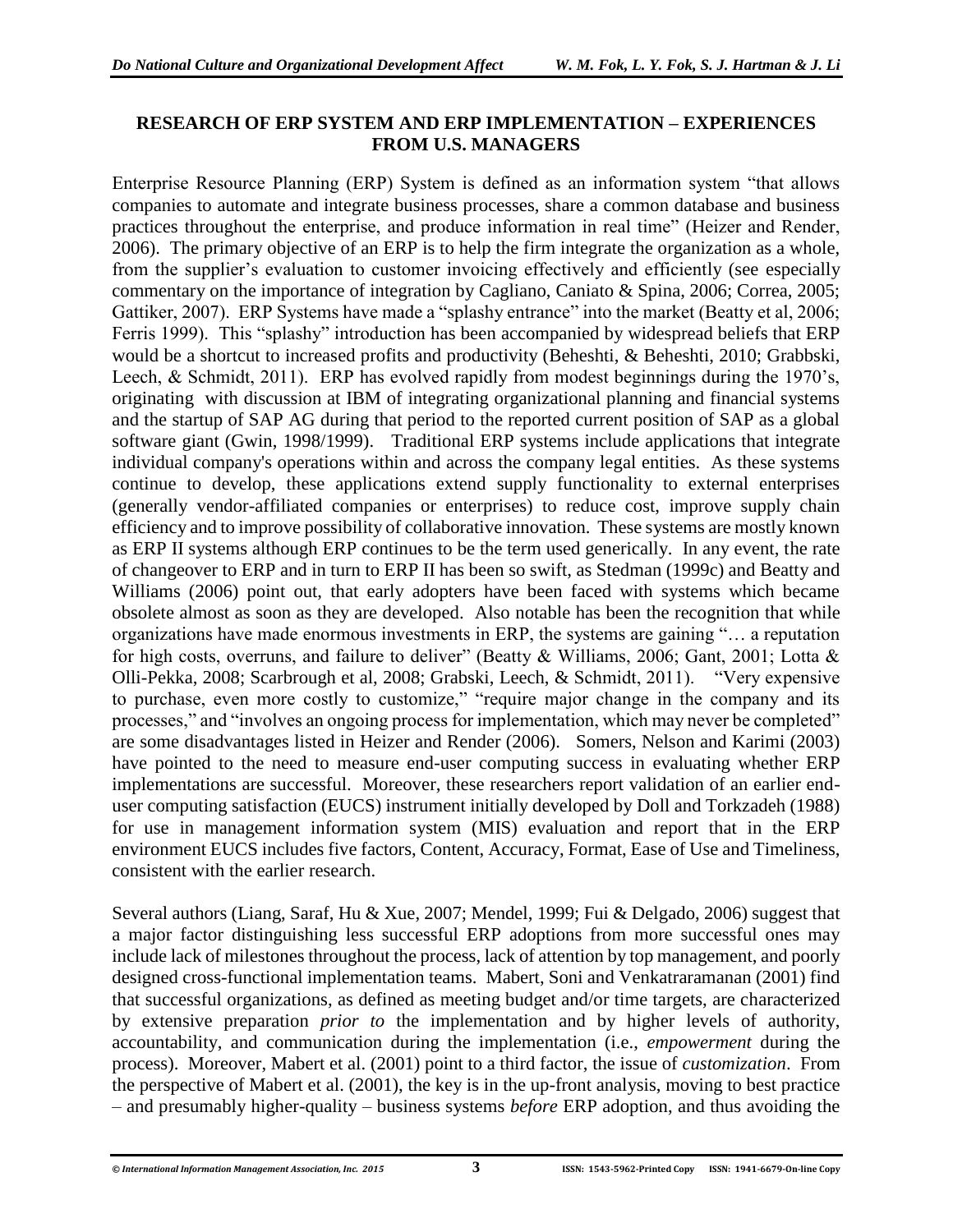need to customize. Thus, high quality, *effective* systems are in place *before* ERP adoption (see also Beatty & Williams, 2006). Grabski, Leech, and Schmidt (2011) suggest that an important point to notice in ERP implementation is most ERP systems are primarily people systems that are enabled through technology. Moreover, Fok et al. (2004) indicate the need for organizations to implement ERP in a *comprehensive* manner, where a full array of features, subsystems, and components are implemented, rather than attempting to implement limited features. Studies have examined the sequencing of TQM implementation and ERP implementation and findings generally suggest that an effective TQM implementation *prior to* ERP implementation increases likelihood of success (see especially Li, Markowski, Xu & Markowski, 2008; Schnederjans & Kim, 2003).

Moreover, recent research has suggested that the *extensiveness* of ERP systems, in the sense that the systems are used throughout the organization and are tightly integrated may be important in ERP success (note especially Cagliano et al., 2006; Foster & Ogden, 2008; Hill, 2008; Michel, 2007; Tokman, Richey; Marina & Weaver, 2007).

Schniederjans and Kim (2003) have noted that the use of business reengineering, establishing a total quality management culture have all shown to be important factors to successful implementation of ERP. Al-Mashari and Al-Mudimigh (2003) show that "SAP R/3 has been widely implemented to create value-oriented business processes that enable high level of integration, improve communication within internal and external business networks …" Jones and Price (2004) propose that knowledge sharing in ERP implementation requires the end-users to understand how their tasks fit into the overall process, and understand how their process fits with other organizational processes. Grabski, Leech, and Schmidt (2011) suggest that successful ERP implementation rely heavily on correct change management via user education. Additionally, Pflughoeft, Ramamurthy, Soofi, Yasai-Ardekani and Zahedi (2003) have pointed to the importance of what they refer to as the organizational context in determining web use and benefits and report validation of an instrument to measure two key context variables, Market Pressure and Scope of Operations, and in this research, we extend the use of that instrument to measure the variables in China and the U.S.

Russell and Taylor (2006) have pointed out that ERP vendors and their customers have learned from earlier debacles. Facing the huge pressure from the market, ERP vendors have made swift progress. The new generation of ERP (ERP II) offerings sport stand-alone modules and open architecture. With the new ERP, companies can install only the modules they want, and they may even be able to install the modules from different vendors in the same ERP system.

# **SYSTEMATIC STUDY OF CULTURAL DIFFERENCES**

The systematic examination of cultural differences has its origin in Hofstede's (1980) original study, where four dimensions of culture were identified: uncertainty avoidance, individualism/collectivism, masculinity/femininity, and power distance. The idea is that these are underlying dimensions which can be used to systematically distinguish one culture from another. Unfortunately, Mainland China was not included in this body of early work. In a later study, Bond & Pang (1989), using a survey designed by Chinese scholars, has suggested another category which appears related to Hofstede's original set -- Confucian dynamism (Bond & Pang, 1989; Hofstede & Bond, 1988; The Chinese Culture Connection, 1987). Finally, Trompenaars (1994)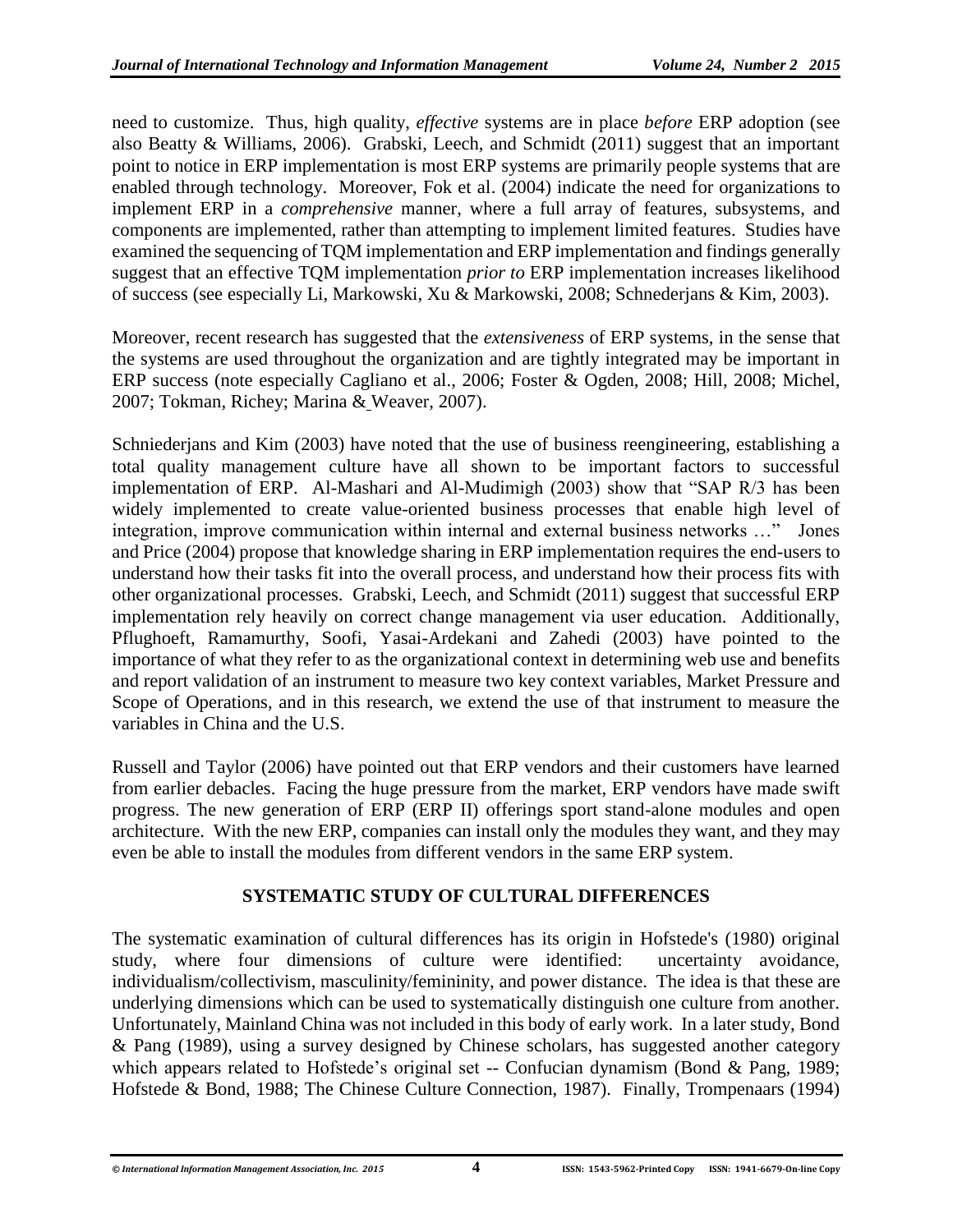has reported an examination of cultures including China which suggest that there are cultural differences in perceptions about organizations and the individual's place in the cultural context. In turn, for all of these researchers, cultural differences lead to differences in the way the economy, organizational environments, and the workplace operate. Of interest to this research is the prospect that, in differing cultures, there may be differences in managerial perceptions about ERP implementation, and the extent and effectiveness of its adoption.

Of importance to our expectations of differing perceptions about ERP adoption in China, note that there has been some recognition that China and the U.S., the two cultures of interest in this study, may differ in their approaches to *technology*. Sun and Bhattacherjee (2011) recently reported that in China, organizational intervention mechanisms are effective in indirectly shaping organizational users' technology utilization behavior, using Information Technology as a measurement. Ong (2001) reported a discussion with a research director for GarnerG2 Asia-Pacific who pointed out that U.S. e-businesses cannot, for example, simply count on transferring their practices to China. Moreover, Yin (2001) has pointed to the frustration expressed by U.S. expatriates working to introduce technology change into Mainland China. Such expatriates note not only differences in but also the slowness of the decision making process in China. Additionally, Chin, Pun and Hua (2001) have provided an extensive discussion of Mainland China's movement into what they term "quality transformation," a concept which may impact ERP adoption. They point out that the move to a real embrace of quality programs, including ERP, has been slow in China and there have been numerous obstacles and setbacks. While not explicitly using the term *cultural differences*, they discuss differences between China and the West, including lack of readiness to accept Western approaches to management, concern for bureaucracy, and lack of concern for quality or customer resulting from state controls rather than market incentives. In general, the existing literature suggests that there are cultural differences between Mainland China and the West – the U.S., in this study – which may impact organizational culture or perceived organizational outcomes. Moreover, there may be differences in the extent and quality of the adoption of programs such as ERP, with some indication that China may be slow to adopt such programs. However, as researchers have begun to examine ERP implementation in China, compared to other cultures, the differences which emerge appear to be less a function of national culture (see especially Liang & Li, 2008; Newman & Zhao, 2008; Ngai, Law & Wat, 2008; Xu & Ma, 2008) and that the *organizational* culture may be the more important factor (see Al-Mashari, Sairi &Okazawa, 2006; Huigang, Saraf, Quing & Yajiong, 2007; Ke & Wei, 2008).

Of interest to this research is the prospect that, in differing cultures, there may be differences in how ERP is implemented and in satisfaction with ERP and the implementation. These ideas have recently been examined in China (Huang, Boehm, Hu,, Lu & Chan, 2006; Liang, Xue, Boulton & Byrd, 2004; Martinsons, 2004; Poon & Yu, 2006; Soh, Kien & Tay-yap, 2000; Wang, Klein & Jiang, 2006) and there has been limited study in Europe (Van Everdingen, Van Hillegersberg & Waarts, 2006). Reports suggest a general pattern of identifying cultural differences impacting adoption. The apparent emphasis on the study of China is understandable, given the importance of that area's importance as a growing economic engine (Wang et al, 2006).

In general, the existing literature suggests that there are cultural differences between Mainland China and the West – the U.S., in this study – which may impact organizational culture or perceived organizational benefits of ERP. Moreover, there may be differences in the extent and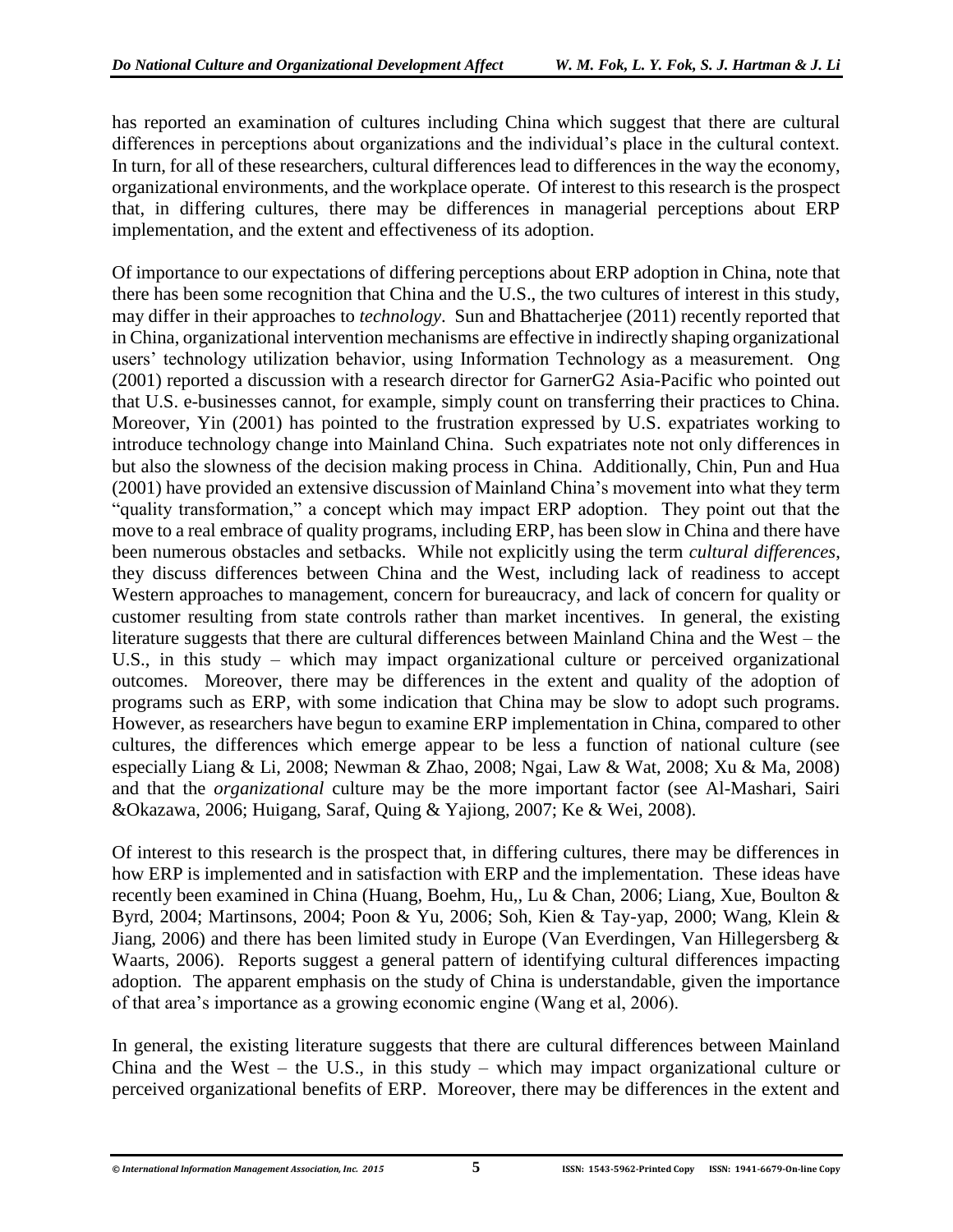quality of the adoption of programs such as QM and ERP, with some indication that China may be slow to adopt such programs. These ideas lead to the development of our first research question, which we state in the null:

**Research Question 1:** There will be no differences in the U.S. vs. Mainland China samples with respect to Market Pressure, Organizational Culture, Use of TQM tools, ERP experiences and ERP Outcomes.

# **ORGANIZATIONAL CULTURE, QUALITY MANAGEMENT (QM), MARKET PRESSURE, AND ERP RELATIONSHIPS**

Earlier research has suggested that organizational culture and QM Maturity has impacts upon a number of the subsystems comprising an organization. The quality movement has consistently, from Deming (1986) to current advocates, focused upon the customer and giving superb customer service and attention to related groups within the organization as internal customers (Hart, 1995; Rigby et al. 2002; Hammer, 2001; Prahalad & Hamel, 1990). In line with these ideas and earlier findings (Fok et al., 2001), use of high quality IS in concert with mature QM programs should lead those in organizations to report that the organization's culture (as opposed to *national* culture, our previous focus) is supportive of the quality movement and, for example, that it is empowering and participative. Finally, increased emphasis upon quality throughout the organization and its systems should lead to perceptions that the organization is performing in qualitatively better ways. Note that these ideas suggest that there should be *synergies or consistencies* in these relationships which should extend across national/cultural boundaries, leading to similarities between the U.S. and Mainland China. Thus, as suggested in our first Research Question, there may be differences across cultures in the levels of organizational culture, QM Maturity, extensiveness and effectiveness of ERP adoption, and perceived ERP organizational benefits. However, when changes are made and, of interest to this research, as organizations face more market pressures, become more QM Mature, and develop positive organizational culture, we expect consistent changes in ERP experiences and ERP outcomes, *regardless* of national culture. Figure 1 shows the linkages we expect and relates linkages to the corresponding research questions involving consistencies.

In addition, the literature on adoption of information technology (Gatignon & Robertson, 1989; Grover, 1993; Premkumar & Ramamurthy, 1995) state that market pressure as important environmental conditions that influence the adoption of new technologies. Competitors' adoption and use of a new technology, such as ERP, encourages other firms to adopt similar technology in order not to lose their competitive positions. Furthermore, the theory of network externalities suggests that a bandwagon effect is created when there are more users of the new technologies which in turn encourage even more to use the new technologies (Katz & Shapiro, 1991; Kauffman et al., 2000). Hence, as the number of competitors that use ERP grows, pressure mounts on the firm to get on the bandwagon to stay competitive.

In our study, we believe that organizational context, such as the market pressures that organizations face when implementing ERP, their QM Mature, and the organizational culture will affect the complexity of the ERP systems and the implementation experience (Research Question 2 and 3 labeled as RQ2 and RQ3 in Figure 1). Additionally, the ERP systems complexity will be related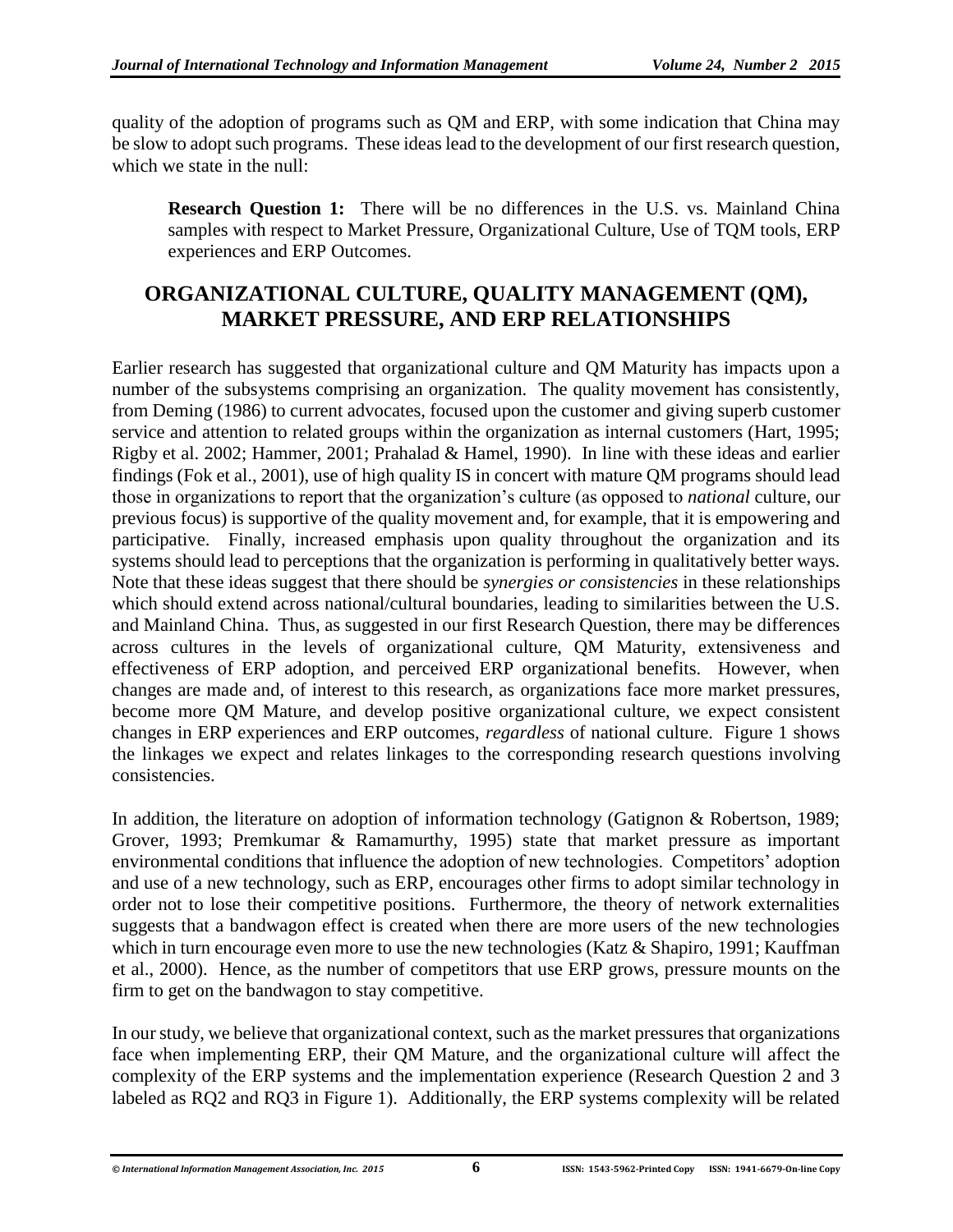to the outcomes of ERP in terms of End-User Computing Success and operational/strategic benefits (Research Question 4 and 5 labeled as RQ4 and RQ5 in Figure 1). Finally, the ERP implementation experience will have impact on End-User Computing Success and operational/strategic benefits (Research Question 6 and 7 labeled as RQ6 and RQ7 in Figure 1).

- **Research Question 2:** Organizational context, such as market pressure, QM Maturity, and organizational culture, will affect ERP complexity for the U.S. and Chinese samples.
- **Research Question 3:** Organizational context, such as market pressure, QM Maturity, and organizational culture, will affect ERP implementation experience for the U.S. and Chinese samples.
- **Research Question 4:** The complexity of the ERP systems will affect End-User Computing Success for the U.S. and Chinese samples.
- **Research Question 5:** The complexity of the ERP systems will affect the operational and strategic benefits of ERP systems for the U.S. and Chinese samples.
- **Research Question 6:** The ERP implementation experience will affect End-User Computing Success for the U.S. and Chinese samples.
- **Research Question 7:** The ERP implementation experience will affect the operational and strategic benefits of ERP systems for the U.S. and Chinese samples.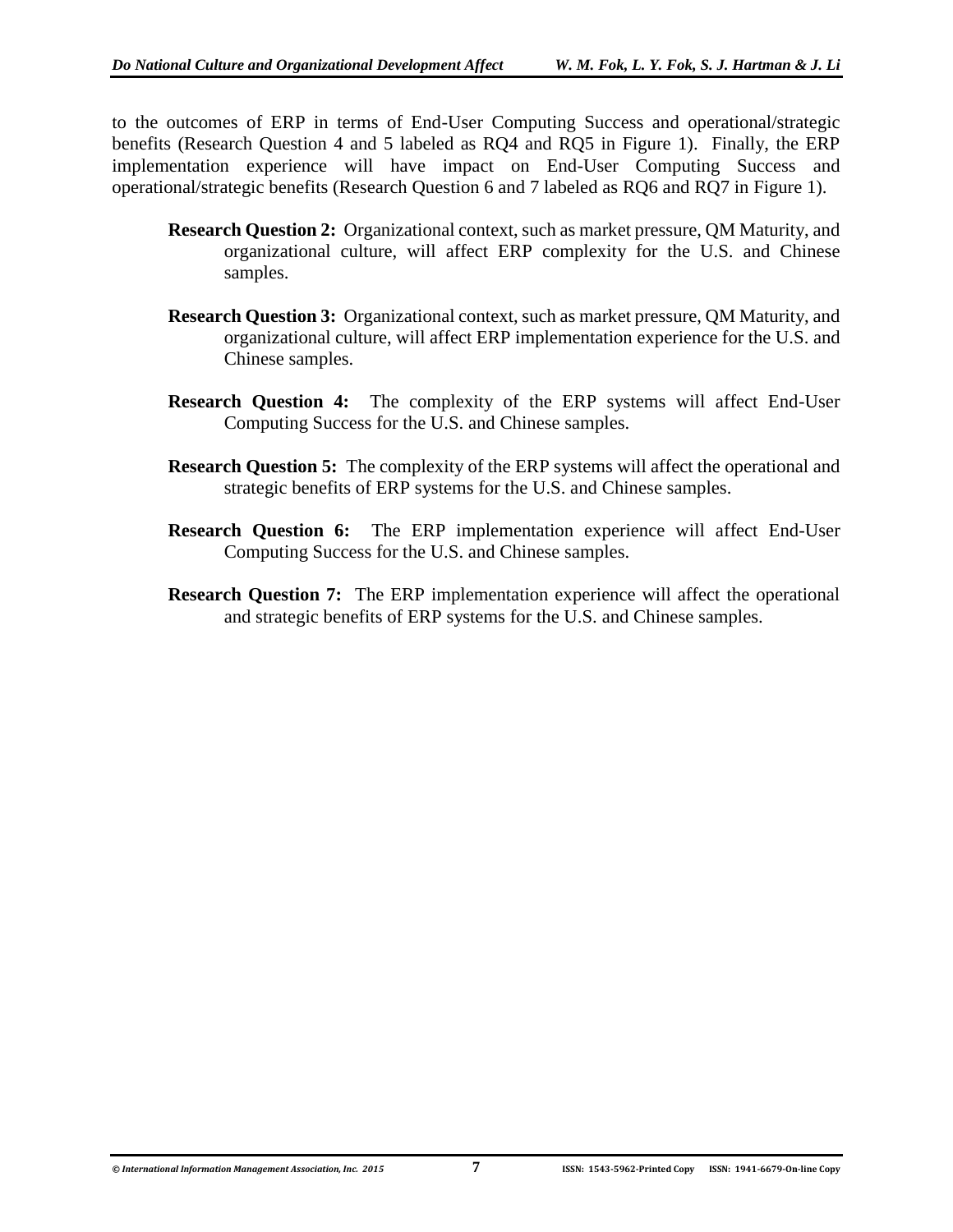

**Figure 1: Research Model.**

**METHODOLOGY**

# *SUBJECTS*

The U.S. sample was from a university in a large Southern city in the U.S. and the Chinese sample was from a university in a large Northern city in China. There are 250 Americans and 79 Chinese in the sample. In the US sample, the subjects were 70% male and 30% female with an average age of 41 with 19 years of working experience and 12 years in management position. In the Chinese sample, the gender composition was the same as US but the subjects were younger and less experienced with an average age of 32, roughly nine years of working experience and five years in management position. This is expected since ERP implementation is still relatively new in China and the workforce is much younger in China.

In the US sample, 18% of the companies were in Manufacturing, 14% in Education, 10% in Utility, and the rest in various service industries. 57% of these companies employed more than 500 employees and 28% of them had annual revenue over 1billion US dollars. In the Chinese sample,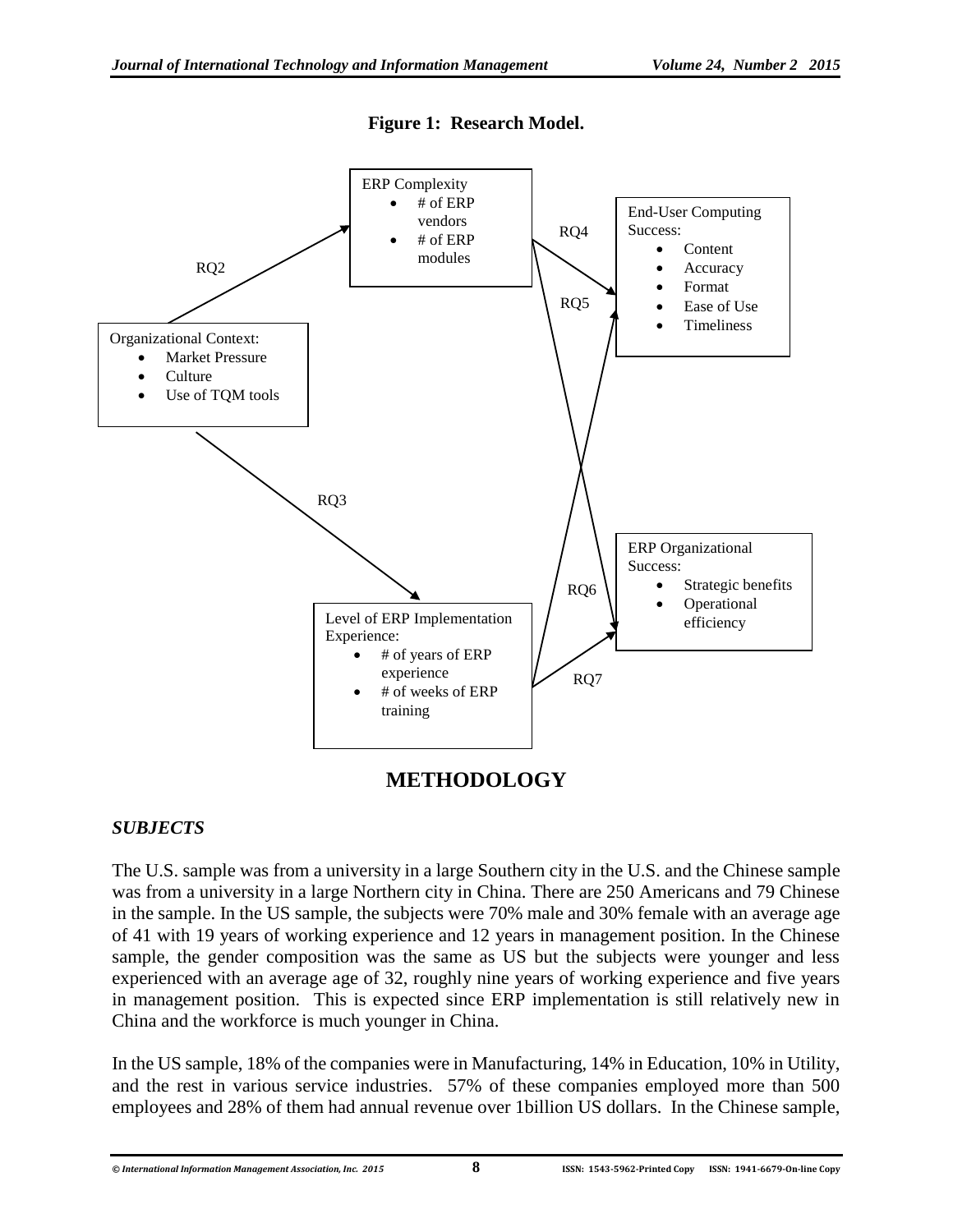33% of the companies were in Manufacturing, 27% in High Technology, and the rest in various service organizations. 68% of these companies employed more than 500 employees and 48% of them had annual revenue over 1 billion dollars.

#### **RESEARCH VARIABLES**

#### *Organizational Context - Market Pressure*

The literature on adoption of information technology, especially those focusing on improving connectivity among companies, have shown that market pressure is an important environmental factor that influences the adoption of interorganizational systems (Gatignon & Robertson, 1989; Grover, 1993; Kauffman et al., 2000; Pflughoeft et al., 2003; Premkumar & Ramamurthy, 1995). To measure market pressure to use ERP from key external stakeholders, three questions are adopted from Pflughoeft et al. (2003). The 3-question measure covers the extent of pressure from competitors, customers, and suppliers on the firm to use ERP. The questions use a 6-point Likert scale – from 0 for "none" to 5 for "very great". Pflughoeft et al. (2003) reported a reliability index (Cronbach's Alpha) of 0.73 and this study has an index of 0.76. Exploratory factor analysis produced a single factor solution.

#### *Organizational Context – Culture*

Based on previous research (Fok et al, 2000; 2001), we measured the Organizational Culture construct with a series of paired opposite items which asked whether the organization's climate should be described as open vs. closed, soft vs. tough, and the like. Table 1 below provides the items and shows the results of our factor analysis.

|                         | Component |         |  |
|-------------------------|-----------|---------|--|
|                         |           | 2       |  |
| Open                    | .753      | .161    |  |
| Sof t                   | .005      | .690    |  |
| Collaborativ e          | $-0.038$  | .779    |  |
| Inf ormal               | $-269$    | .527    |  |
| Cooperative             | .429      | .625    |  |
| <b>Team Oriented</b>    | .752      | $-.046$ |  |
| Participativ e          | .762      | .024    |  |
| <b>Quality Oriented</b> | .785      | $-156$  |  |
| Innovation promoting    | .803      | $-067$  |  |
| Proactiv e              | .784      | -.037   |  |

# **Table 1: Factor Analysis of Organizational Culture.**

**Rotated Component Matrix<sup>a</sup>**

Extraction Method: Principal Component Analy sis.

Rotation Method: Varimax with Kaiser Normalization.

a. Rotation converged in 2 iterations.

As Table 2 indicates, we obtained a two-factor solution in the case of the culture items. We have labeled Factor 1 as "TQM Culture" and Factor 2 as "People-Friendly Culture" The TQM Culture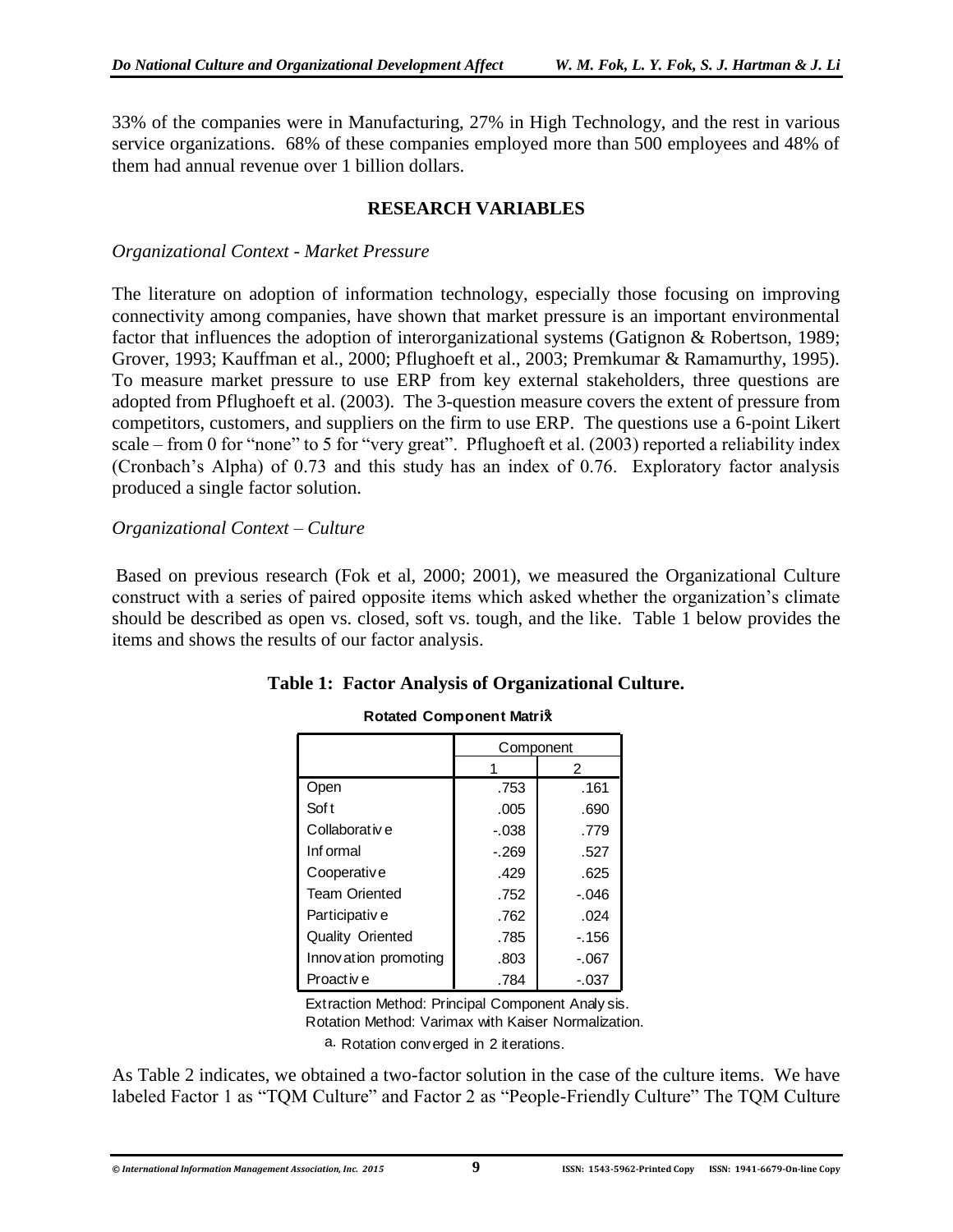factor has a reliability index (Cronbach's Alpha) of 0.87 and the People Friendly Culture factor has a reliability index (Cronbach's Alpha) of 0.57. The results are generally in line with previous findings (Fok et al, 2000, 2001).

#### *Organizational Context - QM Maturity*

In this study, QM Maturity refers, in a qualitative sense, to the *degree* of QM implementation in an organization. We suggest, and previous research has shown (Ahire et al., 1996; Flynn et al., 1994; Fok et al., 2000, 2001; Patti et al., 2001; Saraph et al., 1989) that it can be measured by examining the perceived use of QM programs. These ideas assume that if an organization has more completely followed the QM philosophy, QM programs should be used throughout the organization and in various functional areas, rather than in isolation. Moreover, if "quality is indeed everyone's job," where QM is more fully in place, employees should be aware of the various QM tools and techniques which are in use. If an organization, on the other hand, has very little or no experience with QM, the opposite is expected. In earlier research (authors, 2000; 2001; 2002), we began the process of developing a measure of QM Maturity. The instrument we developed dealt with perceived program *use* and asked respondents whether seven programs are in use in the organization, with a range from "not used" to "high usage."

In this study, consistent with our earlier research, the QM Maturity instrument was used to gauge QM Maturity. We conducted a factor analysis to identify the underlying dimensionality. Two factors emerged from the "Usage" items. The first factor appeared to include all the traditional quality management programs and was termed "Use of Basic TQM Tools." The second factor was termed "Use of Advance TQM Tools" and includes programs like Black Belt training and Six Sigma programs. The two factors have reliability index of 0.836 and 0.928, respectively. Table 2 below provides the items and shows the results of our factor analysis.

|                                        | Component |      |  |
|----------------------------------------|-----------|------|--|
|                                        |           | 2    |  |
| <b>Quality Circles</b>                 | .661      | .375 |  |
| Statistical process control            | .734      | .328 |  |
| Employ ee suggestions<br>channels      | .826      | .071 |  |
| Employ ee quality training<br>programs | .795      | .104 |  |
| Acceptance sampling                    | .663      | .361 |  |
| Six Sigma (Green Belt)<br>Training     | .228      | .923 |  |
| <b>Black Belt Training</b>             | .207      | .932 |  |

# **Table 2: Factor Analysis of Use of TQM Tools.**

**Rotated Component Matrix<sup>a</sup>**

Extraction Method: Principal Component Analy sis. Rotation Method: Varimax with Kaiser Normalization.

a. Rotation converged in 3 iterations.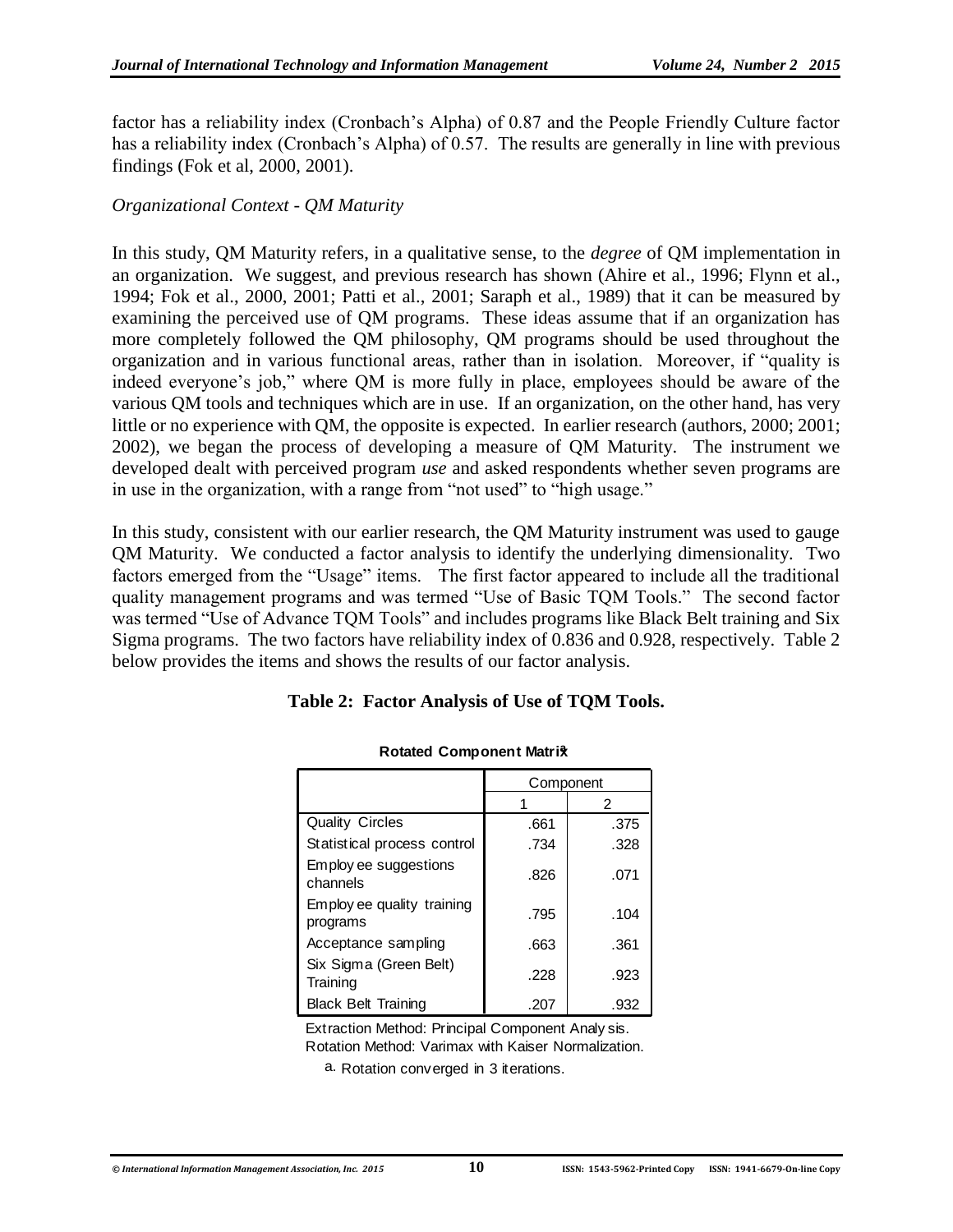# **ERP Complexity**

Based on the previous research (Hasselbring, 2000; Raymond, 1992; Scott & Vessey, 2000; Thong, 1999), ERP complexity is represented by the extent of ERP system implemented. This is measured by the number of ERP modules implemented and the number of ERP vendors or consultant partners involved in the ERP implementation process.

# **ERP Implementation Experience**

The literature has emphasized the importance of user training and computing experience on system success (Ang & Soh, 1997; Sethi & King, 1998; Simon et al., 1996). In this study, we ask the respondents how many weeks of training they received internally and externally and how many years of ERP experience do they have.

# **End-User Computing Satisfaction (EUCS)**

In this study, ERP success is measured by the instrument developed by Doll and Torkzadeh (1988). This 12-item survey instrument is a synthesis of the Ives et al. (1983) measure of user information satisfaction (UIS). The UIS instrument is a widely used, validated, and generalizable measure of IS success in computing environment (Au et al., 2002; Chen et al., 2000; Delone & McLean, 1992; Doll et al., 1994; Doll & Xia, 1997; Gelderman, 1998; Igbaria, 1990). The Somers et al. (2003) study examined the structure, as well as reliability and validity, of the EUCS instrument posited by Doll and Torkzadeh (1988) in the ERP environment. The findings confirmed that the EUCS instrument maintained its psychometric stability when applied to the users of ERP systems.

EUCS requires subjective self-reports of end-user satisfaction in five areas: content, accuracy, format, timeliness, ease of use of a computer application. The first four areas measure system usefulness while ease of use evaluates the user friendliness of the system. Factor Analysis has a 2-factor solution explaining 64% of the variance. The first factor contains all of the items measuring content, accuracy, format, and timeliness of ERP systems and therefore, named Information and System Quality (Table 3). This factor has a reliability index (Cronbach's Alpha) of 0.92. The second factor is consisted of the two ease of use items and therefore, named System User Friendliness. This factor has a reliability index (Cronbach's Alpha) of 0.93.

|                         | Component |      |  |
|-------------------------|-----------|------|--|
|                         |           | 2    |  |
| Precise info            | .697      | .360 |  |
| sufficient info         | .751      | .266 |  |
| clear info              | .610      | .489 |  |
| reports user need       | .591      | .362 |  |
| in time info            | .752      | .198 |  |
| usef ul output format   | .541      | .455 |  |
| up-to-date info         | .755      | .035 |  |
| content meet users need | .725      | .342 |  |
| accurate ERP system     | .710      | .350 |  |
| ERP user friendly       | .232      | .917 |  |
| easy to use ERP         | .224      | .918 |  |
| accurate ERP            | .746      | .243 |  |

#### **Table 3: Factor Analysis of EUCS instrument Rotated Component Matrix<sup>a</sup>**

Extraction Method: Principal Component Analy sis.

Rotation Method: Varimax with Kaiser Normalization.

a. Rotation converged in 3 iterations.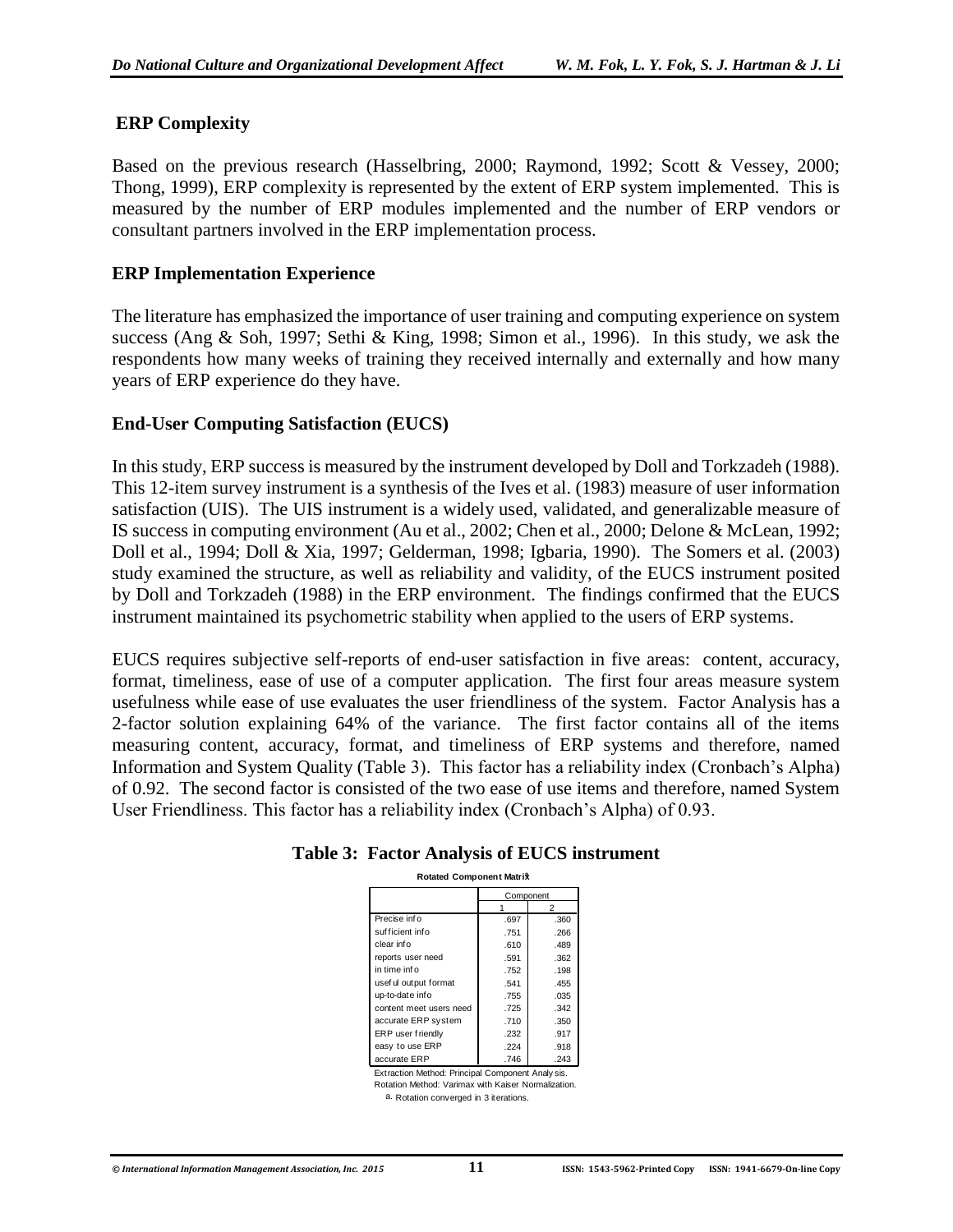#### *ERP Organizational Success*

Factor analysis in this study indicated that two factors were present (see Table 4). We named Factor 1 as "Operational Benefits" and Factor 2 as "Strategic Benefits." The two factors have reliability index of 0.825 and 0.850, respectively.

|                                          | Component |      |  |
|------------------------------------------|-----------|------|--|
|                                          | 2         |      |  |
| Increase communication<br>with suppliers | .728      | .291 |  |
| Increase communication<br>with customers | .796      | .219 |  |
| Increase sales                           | .816      | .133 |  |
| Support CRM                              | .778      | .240 |  |
| Improve business<br>processes            | .273      | .858 |  |
| Integrate sites and<br>business units    | .183      | .836 |  |
| Integrate information                    | .246      | .852 |  |

# **Table 4: Factor Analysis of ERP Benefits**

**Rotated Component Matrix<sup>a</sup>**

Extraction Method: Principal Component Analy sis.

Rotation Method: Varimax with Kaiser Normalization.

a. Rotation converged in 3 iterations.

#### **RESULTS**

Our first research question considered the possibility that managers from the two cultures (i.e., U.S. vs. China) might perceive that their organizations are at different levels in market pressure, organizational culture, QM Maturity, extensiveness and implementation experience of ERP systems, and ERP outcomes. Table 5 provides the MANOVA results. The overall results are significant (p-value  $= .000$ ). The results indicate that the respondents from the U.S. sample see their ERP systems have significantly higher levels of information and system quality and strategic benefits than those ERP systems from the Chinese sample. They also believed that their organizations have a higher level of People-friendly Culture than those organizations in the Chinese sample. The respondents from the Chinese sample, on the other hand, believe that their organizations have a higher level of use of Basic and Advanced TQM Tools and TQM Culture. In addition, the respondents from the Chinese sample reported more training for their ERP systems and more operational benefits by the ERP systems than the US sample. The results strongly support the idea that managers from different cultures have different experiences with culture, QM, ERP installation and performance.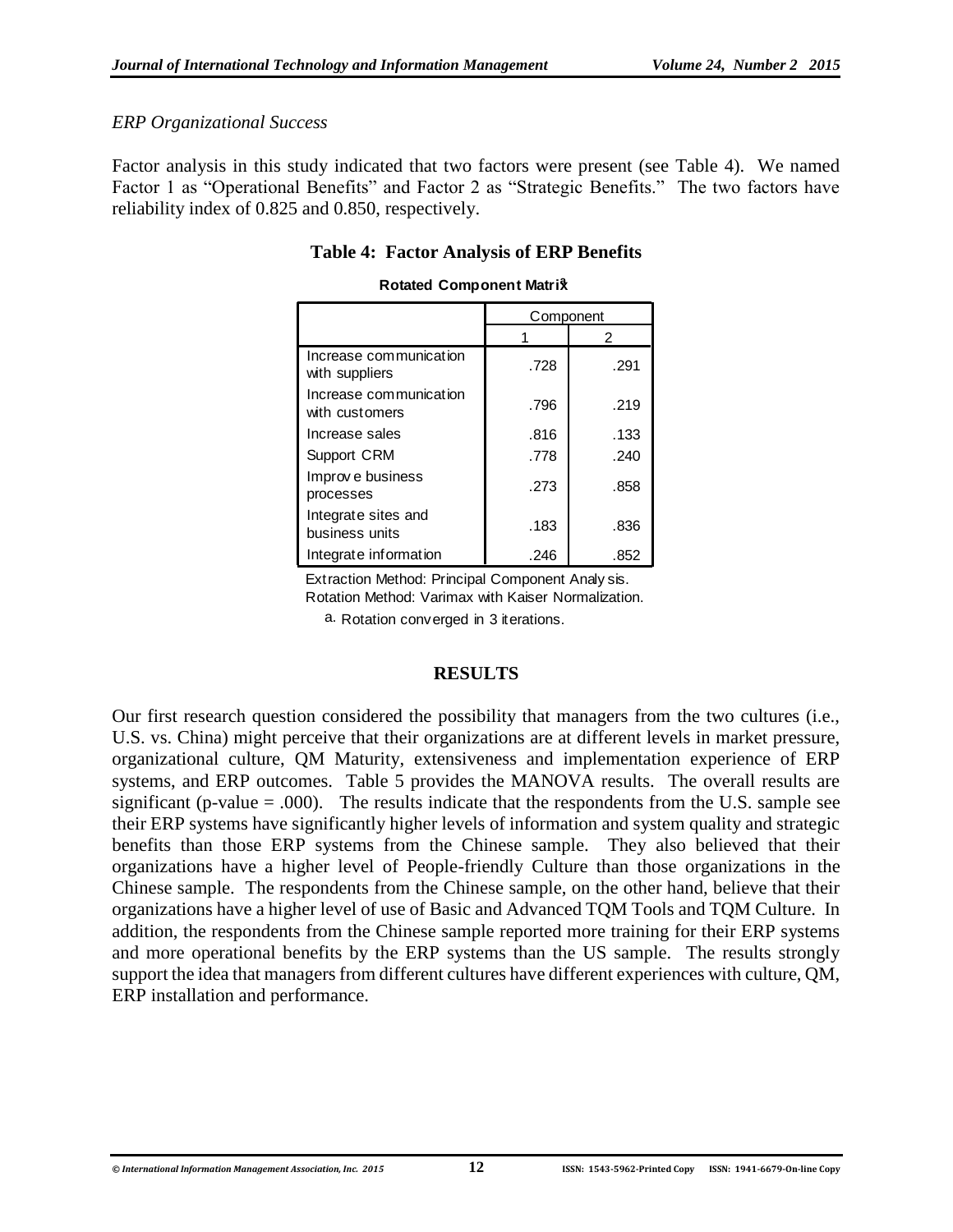#### **Table 5: MANOVA results of the US v. Chinese Samples**

| <b>Table 5: MANOVA results of the US v. Chinese Samples</b> |                    |       |                      |        |         |      |  |
|-------------------------------------------------------------|--------------------|-------|----------------------|--------|---------|------|--|
| Multi variate Tests <sup>b</sup>                            |                    |       |                      |        |         |      |  |
| Effect<br>Value<br>Hypothesis df<br>F<br>Error df<br>Sig.   |                    |       |                      |        |         |      |  |
| Intercept                                                   | Pillai's Trace     | .849  | 119.770 <sup>a</sup> | 13.000 | 277.000 | .000 |  |
|                                                             | Wilks' Lambda      | .151  | 119.770 <sup>a</sup> | 13.000 | 277,000 | .000 |  |
|                                                             | Hotelling's Trace  | 5.621 | 119.770 <sup>a</sup> | 13.000 | 277,000 | .000 |  |
|                                                             | Roy's Largest Root | 5.621 | $119.770^a$          | 13.000 | 277,000 | .000 |  |
| Country                                                     | Pillai's Trace     | .214  | 5.803 <sup>a</sup>   | 13.000 | 277,000 | .000 |  |
|                                                             | Wilks' Lambda      | .786  | 5.803 <sup>a</sup>   | 13.000 | 277,000 | .000 |  |
|                                                             | Hotelling's Trace  | .272  | 5.803 <sup>a</sup>   | 13.000 | 277,000 | .000 |  |
|                                                             | Roy's Largest Root | .272  | 5.803 <sup>a</sup>   | 13.000 | 277,000 | .000 |  |

#### **Multivariate Tests<sup>b</sup>**

a. Exact statistic

b. Design: Intercept+Country

#### 4.463 .183 4.104 4.823 4.890 .316 4.269 5.512  $1.284$  .049  $1.188$  1.188  $1.381$ 1.178 .085 1.012 1.345  $-049$  .065  $-177$  .079 .064 .113 .064 .285  $-0.091$  .065  $-0.219$  .038 .202 .113 -.020 .424 -.076 .069 -.211 .060 .550 .119 .317 .784 .006 .068 .068 .006 .128 .140 -.359 | .117 | -.591 | .128 -.127 | .064 | -.254 | -.127 | .063 .111 .156 .283  $-.129$  .064  $-.255$   $-.002$ .478 .111 .258 .697 -.026 | .066 | .026 | .026 |  $-.284$  .113  $-.508$   $-.061$  $-.107$  .067 .067 .238 .024 .308 .308 .115 .081 .535 .097 .071 -.042 .237 -.073 | 122 | -.313 | .168  $5.765$  .302 .302 .5.171 6.358 5.473 .521 4.447 6.498 2.383 175 2.039 2.727  $3.562$   $302$   $2.967$   $4.157$ **Country** USA China USA China USA China USA China USA **China** USA China USA **China** USA China USA China USA China USA China USA China USA China Dependent Variable **Dependent Variabler<br># of ERP modules**<br>implemented implemented # of ERP modules<br>implemented<br># of ERP v endors used REGR factor score 1 # of ERP ven<br>REGR factor<br>for analysis 1 Use of Basic TQM Tools Use of Advance TQM Tools Use of Advance TQM<br>Tools<br>Inf ormation and Sy stem<br>Ouality **Quality** Information<br>a Quality<br>Sy stem User<br>Friendliness **Friendliness** Operational Benefits Strategic Benefits TQM Culture People Friendly Culture Yr. implement ERP ERP training Mean | Std. Error | Lower Bound | Upper Bound 95% Confidence Interval

# **Country**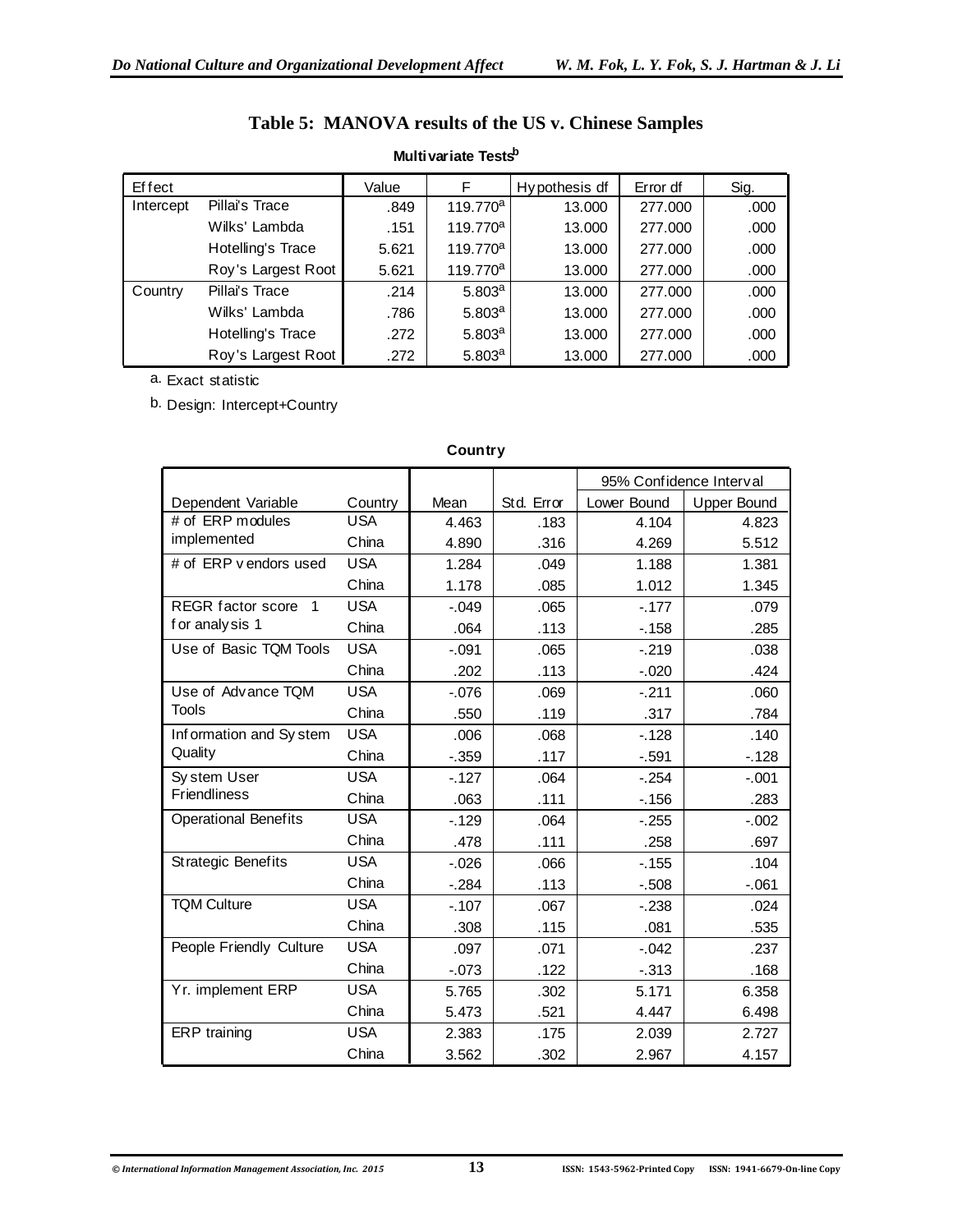Our remaining research questions examined the implementation experiences and the impacts of ERP systems, regardless of whether from the U.S. or from China. Research Questions 2 and 3 held that organizational context, such as the amount of market pressure faced by organizations, the QM Maturity, and the organizational culture, would be related to the complexity of the ERP systems and the system implementation experience. For the US sample, the results show two pairs of significant relationship between the organizational contextual variables and ERP complexity and implementation experience while the Chinese sample has five significant pairs of relationship (Table 6). As American companies use higher levels of basic TQM tools, they are found to use higher numbers of ERP vendors (or consultant partners). Additionally, when they use higher levels of advance TQM tools, they show more experience in using ERP systems.

#### **Table 6: Pearson's Correlation Matrix showing correlation between Organizational Context, ERP Complexity, and ERP Implementation Experience: US vs. China.**

|                                                                    |                       |           | <b>ERP</b> Implementation |               |
|--------------------------------------------------------------------|-----------------------|-----------|---------------------------|---------------|
|                                                                    | <b>ERP</b> Complexity |           | Experience                |               |
|                                                                    |                       |           |                           | # of years of |
|                                                                    | # of ERP              | # of ERP  | # of weeks of             | <b>ERP</b>    |
| <b>USA</b>                                                         | Modules               | Vendors   | training                  | experience    |
| <b>Market Pressure</b>                                             | <b>NS</b>             | <b>NS</b> | <b>NS</b>                 | <b>NS</b>     |
| <b>TQM Culture</b>                                                 | <b>NS</b>             | <b>NS</b> | <b>NS</b>                 | <b>NS</b>     |
| People-Friendly Culture                                            | <b>NS</b>             | <b>NS</b> | <b>NS</b>                 | <b>NS</b>     |
| Use of Basic TQM Tools                                             | <b>NS</b>             | $.141*$   | <b>NS</b>                 | <b>NS</b>     |
| Use of Advance TQM Tools                                           | <b>NS</b>             | <b>NS</b> | <b>NS</b>                 | $.174**$      |
|                                                                    |                       |           | <b>ERP</b> Implementation |               |
|                                                                    | <b>ERP</b> Complexity |           | Experience                |               |
|                                                                    |                       |           |                           | # of years of |
|                                                                    | # of ERP              | # of ERP  | # of weeks of             | <b>ERP</b>    |
| <b>China</b>                                                       | Modules               | Vendors   | training                  | experience    |
| <b>Market Pressure</b>                                             | <b>NS</b>             | $.272*$   | <b>NS</b>                 | .288*         |
| <b>TQM Culture</b>                                                 | <b>NS</b>             | <b>NS</b> | <b>NS</b>                 | <b>NS</b>     |
| People-Friendly Culture                                            | <b>NS</b>             | <b>NS</b> | <b>NS</b>                 | <b>NS</b>     |
| Use of Basic TQM Tools                                             | $.250*$               | <b>NS</b> | <b>NS</b>                 | <b>NS</b>     |
| Use of Advance TQM Tools                                           | <b>NS</b>             | $.255*$   | <b>NS</b>                 | $.253**$      |
| NS - not significant<br>** - Correlation is significant at the .01 |                       |           |                           |               |

level.

\* - Correlation is significant at the .05 level.

In the Chinese sample, companies using more basic TQM tools are found to implement larger numbers of ERP modules while those using more advanced TQM tools are found using higher number of ERP vendors and have more experience in using ERP systems. Additionally, the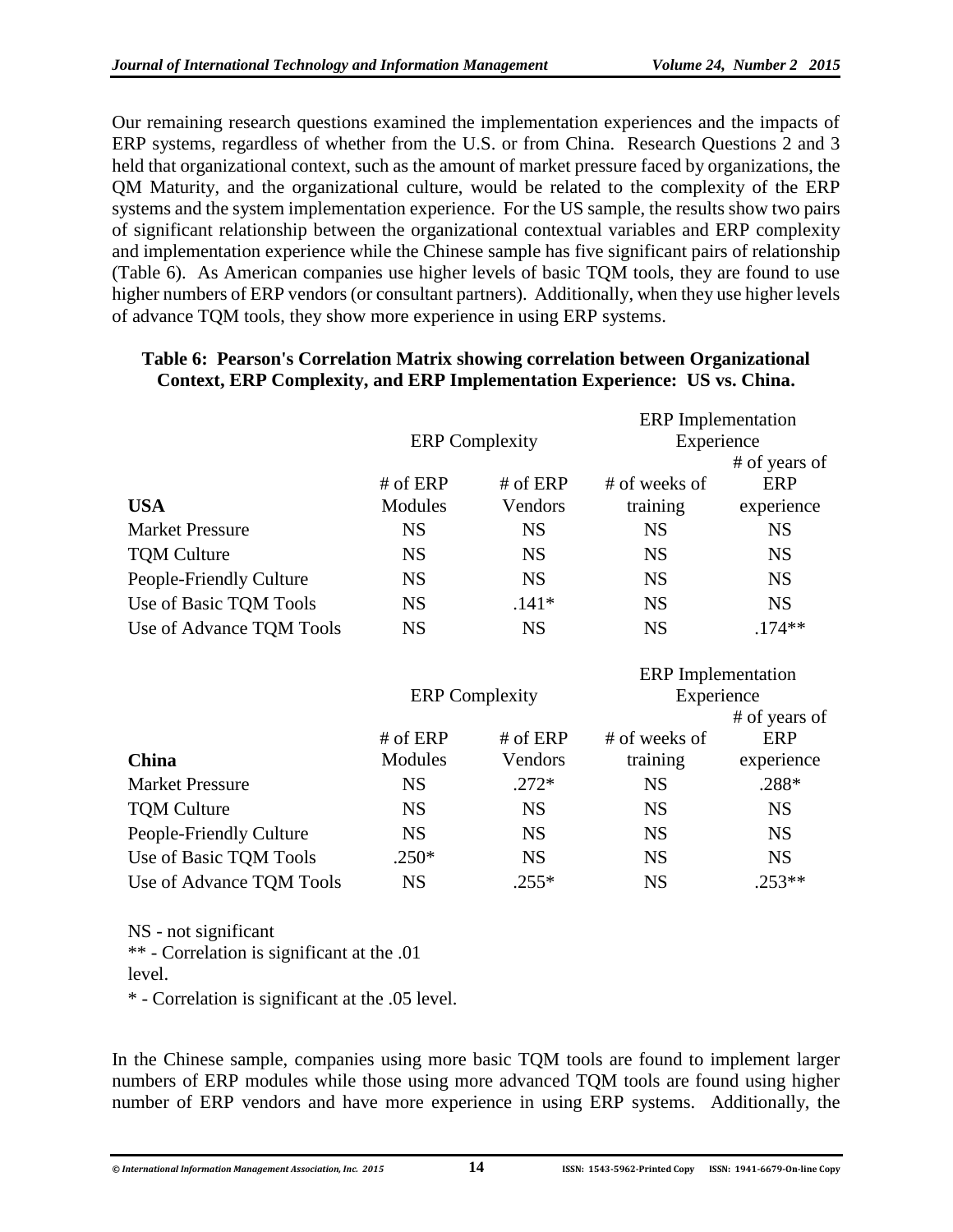Chinese companies that face higher levels of market pressure are found to use more ERP vendors and have more ERP experience. The results provide some support for these two research questions but the significant relationships are quite different in the US and in the Chinese samples.

Research Questions 4 to 7 suggested that the complexity of the ERP systems and the ERP system implementation experience would be related to the two measures for ERP success: End-User Computing Satisfaction (EUCS) and Organizational Success. There are three significant pairs of relationships in the US sample while the Chinese sample has three (Table 7). In the US sample, when the companies increase the number of ERP modules implemented, the systems are found to have higher levels of strategic benefits to the company but are perceived to be less user friendly. Similarly, the Chinese companies that implemented larger number of ERP modules are showing higher levels of information/system quality and strategic benefits to the organization. For the US companies that use higher numbers of ERP vendors show higher levels of strategic benefits to the organization. The Chinese sample lacks evidence to support the relationship between the number of ERP vendors and the ERP success measures. The results show some support for Research Questions 4 and 5.

#### **Table 7: Pearson's Correlation Matrix showing correlation between Organizational ERP Complexity, ERP implementation Experience, EUCS and ERP Organizational Success: US vs. China.**

|                           | <b>EUCS</b> |              | <b>ERP</b> Organizational Success |                 |
|---------------------------|-------------|--------------|-----------------------------------|-----------------|
|                           | Info/System | User         | Operational                       | Strategic       |
| <b>USA</b>                | Quality     | Friendliness | <b>Benefits</b>                   | <b>Benefits</b> |
| <b>ERP</b> Complexity     |             |              |                                   |                 |
| # of ERP Modules          | <b>NS</b>   | $-0.126*$    | <b>NS</b>                         | $0.124*$        |
| # of ERP Vendors          | <b>NS</b>   | <b>NS</b>    | <b>NS</b>                         | $0.139*$        |
| <b>ERP</b> Implementation |             |              |                                   |                 |
| Experience                |             |              |                                   |                 |
| # of weeks of training    | <b>NS</b>   | <b>NS</b>    | <b>NS</b>                         | <b>NS</b>       |
| # of years of ERP         |             |              |                                   |                 |
| experience                | NS          | NS           | NS                                | NS              |

|                           | <b>EUCS</b> |              | <b>ERP</b> Organizational Success |                 |
|---------------------------|-------------|--------------|-----------------------------------|-----------------|
|                           | Info/System | User         | Operational                       | Strategic       |
| China                     | Quality     | Friendliness | <b>Benefits</b>                   | <b>Benefits</b> |
| <b>ERP</b> Complexity     |             |              |                                   |                 |
| # of ERP Modules          | $0.296**$   | <b>NS</b>    | <b>NS</b>                         | $0.233*$        |
| # of ERP Vendors          | <b>NS</b>   | <b>NS</b>    | <b>NS</b>                         | <b>NS</b>       |
| <b>ERP</b> Implementation |             |              |                                   |                 |
| Experience                |             |              |                                   |                 |
| # of weeks of training    | <b>NS</b>   | $0.226*$     | <b>NS</b>                         | <b>NS</b>       |
| # of years of ERP         |             |              |                                   |                 |
| experience                | NS          | <b>NS</b>    | <b>NS</b>                         | <b>NS</b>       |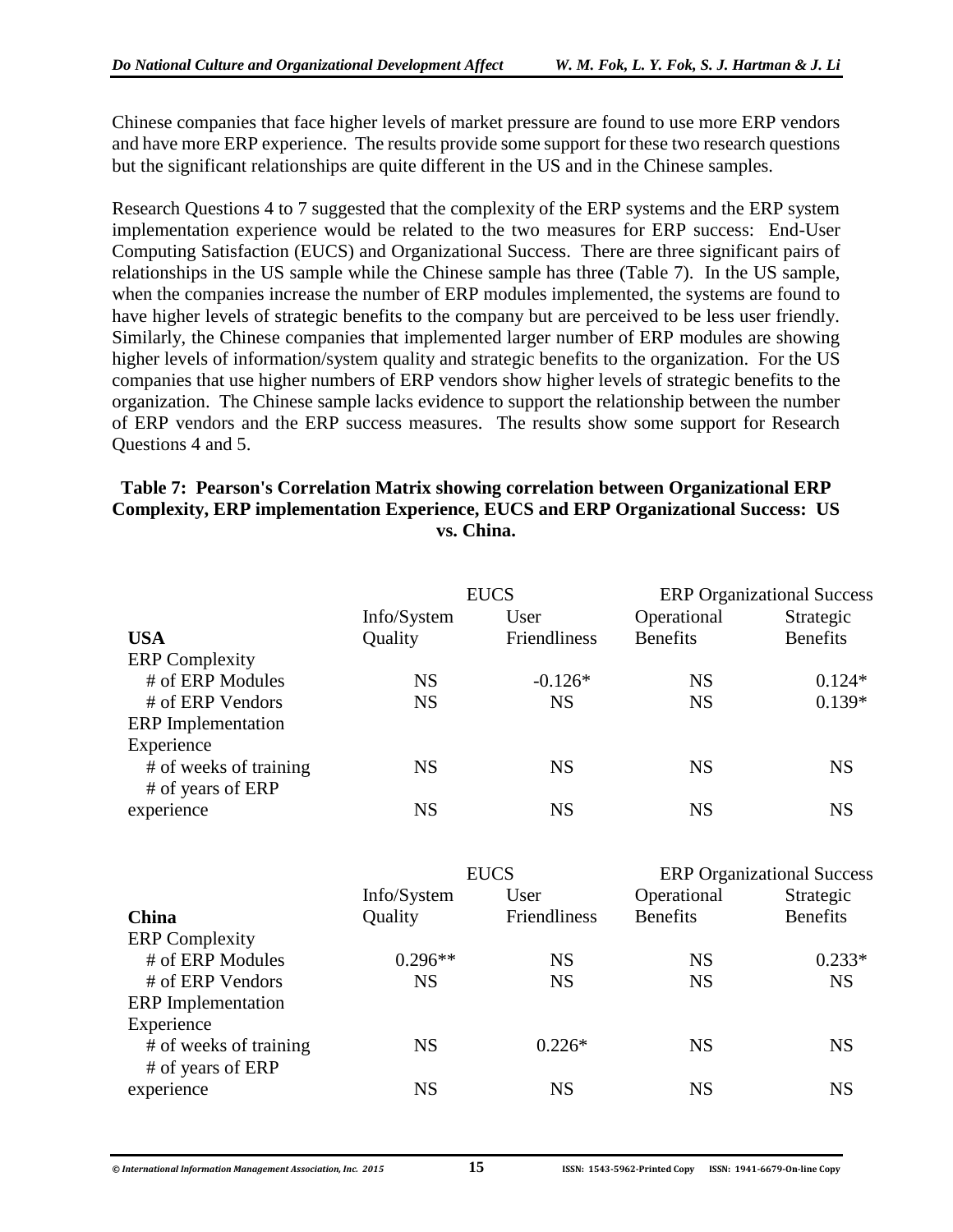- NS not significant
- \*\* Correlation is significant at the .01 level.
- \* Correlation is significant at the .05 level.

When examining the relationship between ERP implementation experience and ERP success measure, no support was found in the US sample while the Chinese sample had one significant pair of relationships. In the Chinese sample, companies that give more ERP training are perceived by the users to have more user-friendly ERP systems. The results show minimal support for Research Question 6 and no support for Research Question 7.

#### **DISCUSSIONS AND CONCLUSIONS**

In this paper, we have reported the results of exploratory research into a series of proposed relationships between an important system for enhancing organizational competitiveness: Enterprise Resource Systems (ERP), and have considered whether differences emerge when these systems are implemented in two different cultures – the U.S. and Mainland China. Figure 1 shows the relationships we consider. We first considered what we describe as *organizational context* and the possibility that respondents in the two cultures could report differences in the context variables we considered, in this study, market pressure, organizational culture, and QM Maturity. Our MANOVA results found support for differences in levels of reported levels of the variables in the two cultures. We speculated that differences in levels of the context variables could, in turn, impact the complexity of ERP systems in the two countries as well as reported levels of ERP implementation effectiveness. Our results generally showed that there are some differences in reports of ERP complexity and implementation effectiveness in the two cultures. Finally, we considered whether these variables would influence our outcome measures, end user computing success and ERP organizational success. While we found some evidence for differences, we found no differences in ERP implementation extensiveness and ERP organization success.

Our results from this exploratory study offer considerable support for the sorts of relationships we have suggested. Especially notable are our significant MANOVA results, which suggest that the managers we surveyed see significant differences in their organizations, with the U.S. sample more critical of QM Maturity but more people friendly while the Chinese see their organizations as higher in use of Basic and Advanced QM Programs but culturally less accepting. Could the Chinese be experiencing the kind of de-humanizing pressures experienced in the U.S. in the early 1900's with the advent of the industrial revolution and scientific management, where it was not until the 1930's and 40's that Hawthorne Studies ushered in more concern for people. Are these differences *real,* in the sense of reflecting objectively-based differences in the ways ERP has been implemented in the two countries? Are there objective differences in the Accepting Culture and Organizational Performance across the two national cultures? Or could there be few "real" differences, and the differing reports from the managers in the two countries simply reflect the different ways managers from the two cultures respond to definition of successful implementation of various systems in their organizations?

Clearly, the information from this exploratory study does not provide a basis for answering these questions. What *does* provide an intriguing clue to guide future research is that the organizations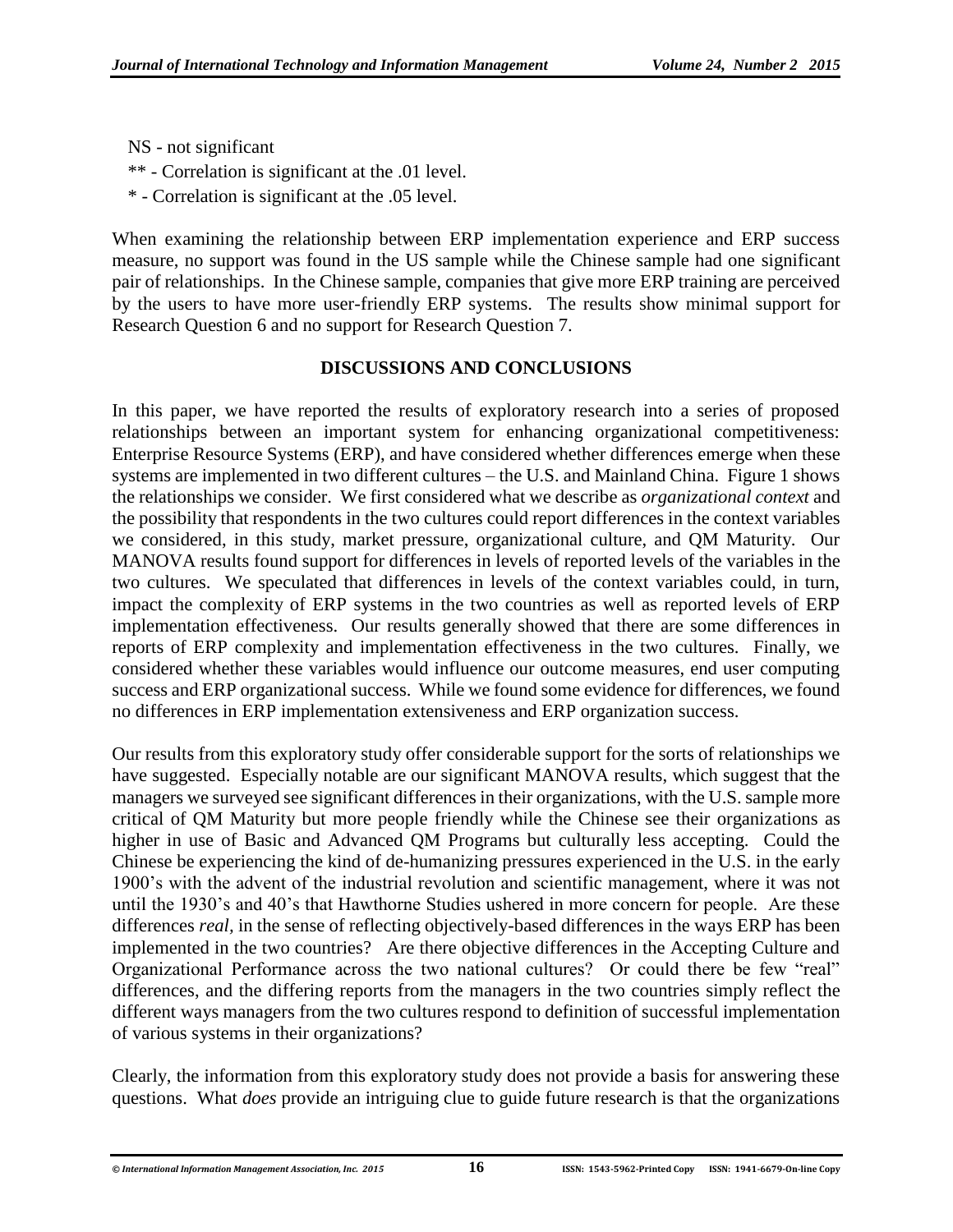may have had a number of similarities, in objective terms. Recall that we pointed out that the Chinese managers were uniformly working in Chinese branches of U.S.-based companies. Thus, there may have been a number of points of organizational similarity to our U.S. sample, yet the managers saw their organizations differently from the U.S. managers. Future research will need to clarify how extensive the similarities are and what differences exist. What is notable, however, regardless of the similarities and differences along organizational lines, cultural differences appear to be impacting managers' perceptions about their organizations, their organizations' cultures, and their experiences with ERP.

Note, however, that in considering our findings, it is important to recognize that this research is, in fact, exploratory. We were attempting to get a preliminary "handle" on whether the constructs involved could be related and how they operated across two specific cultural settings. In effect, we asked a sample of managers for their perceptions and beliefs about the constructs, asking, for example, how extensively the managers believed that the programs were used, how well the organization was performing, and what the culture was like. As noted previously, there will need for clarification about how the differing reports across cultures are related to "real" organizational differences as well as how cultural differences could have brought about organizational differences.

Moreover, reliance on respondent perceptions in any setting can potentially introduce single source measurement bias, and as a next step it will be important to attempt to confirm our findings with more independent and observable measures. Thus, this study should be regarded *simply* as exploratory work which suggests that it may be worthwhile to examine our proposed relationships in a more sophisticated manner.

In addition, the correlation analysis which we used in this study to search for consistencies across cultures is, of course, inadequate to reveal issues of causation. For example, did organizations which *first* became OM Mature *then* go on to establish more extensive and effective ERP systems? Does QM Maturity and adoption of high quality ERP *lead to* high organizational outcomes, or are high-performing organizations simply more capable of implementing virtually any program in a high-quality manner? Clearly considerable additional, and probably longitudinal, study will be needed to tease out the directionality of the possible relationships.

From our perspective, what is notable is that context factors are potentially important for organizations searching for ways to improve their ERP effectiveness. This research suggests an intriguing series of relationships between the two cultures and, we believe, indicates that further study could lead to an understanding of the potential cross cultural impacts and could be helpful to managers seeking competitiveness and researchers hoping to learn more about ERP, organizations and quality.

# **REFERENCES**

- Al-Mashari, M. & Al-Mudimigh , A. (2003). ERP implementation: Lessons from case study. *Information Technology & People,* 16(1), 21.
- Amoaka-Gyampah, K., & White, K. B. (1993). User involvement and user satisfaction: an exploratory contingency model. *Information & Management*, 25, 1-10.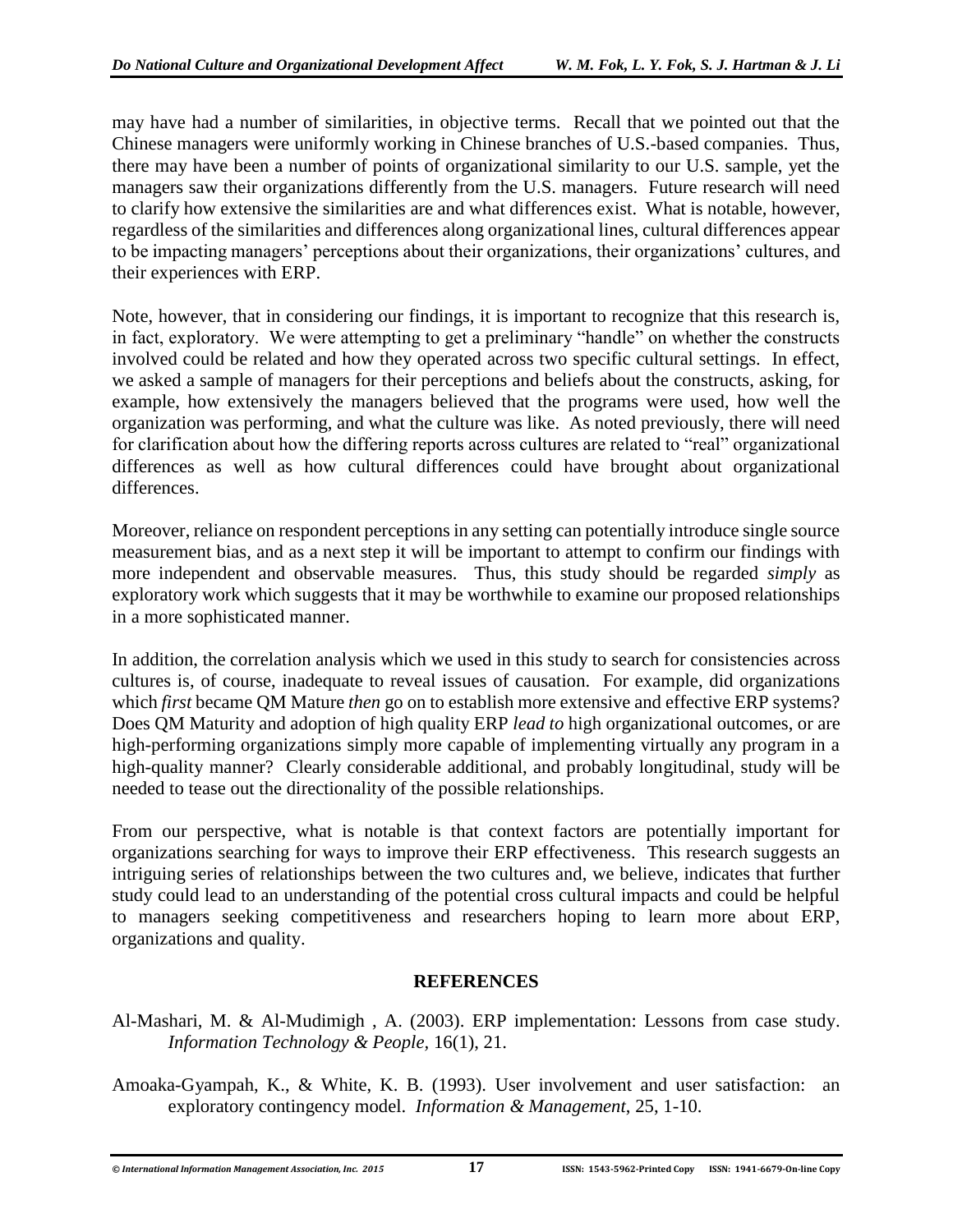- Beheshti, H., & Beheshti, C. (2010). Improving Productivity and Firm Performance with Enterprise Resource Planning. *Enterprise Information Systems*, 4(4), 445-472.
- Bowen, D. E., & Lawler, E. E. (1992). Total quality-oriented human resources management. *Organizational Dynamics*, 2000, 29-41.
- Burgum, D. (2000). Smart Service. *Executive Excellence,* 17(2), 11-12.
- Choi, T. Y. & Behling, O. C. (1997), Top managers and TQM success: One more look after all these years. *Academy of Management Executive,* 11 (1), 37-48.
- DeJarnett, L. R. (1993). Focusing the IS organization (or, what's with clients and customers*). Information Strategy: The Executive's Journal*, 10(1), 3-4.
- Deming, E. (1986). Out of the Crisis*.* Cambridge, MA: MIT Press.
- Drucker, P. E. (1993*).* Post-capitalism society, New York: Alfred A. Knopf.
- Fok, L. Y., Hartman, S. J., Patti, A. L. & Razek, J. R. (2000). The relationship between equity sensitivity, growth need strength, organizational citizenship behavior, and perceived outcomes in the quality environment: A study of accounting professionals. *Journal of Social Behavior and Personality,* 15(1), 99-120.
- Fuld, L. M. (1992). Achieving total quality through intelligence. *Long Range Planning*, 25(1), pp. 109-116.
- Girard, K. (1998). Know your customers. *Computerworld,* 32(19), 47-48.
- Grabski, S., Leech, S., & Schmidt, P., (2011). A Review of ERP Research: A Future Agenda for Accounting Information Systems. *Journal of Information Systems*, 25(1), 37-78.
- Heizer, J., & Render, B., (2004). *Operations Management: Sustainability and Supply Chain Management*, New Jersey, Pearson Education, Inc.
- Hofstede, G. (1993). Cultural Constraints in Management Theories, *Academy of Management Perspectives*, 7(1), 81-94
- Ives, B. & Olson, M. H. (1984). User involvement and MIS success: A review of research. *Management Science*, 30(5), 586-603.
- Jacques, E., (1952). The changing culture of a factory, New York: Dryden Press.
- Jones, M. C., & Price, R. L., (2004). Organizational Knowledge Sharing in ERP Implementation: Lessons from Industry. *Journal of Organizational and End User Computing,* 16(1), 21-40.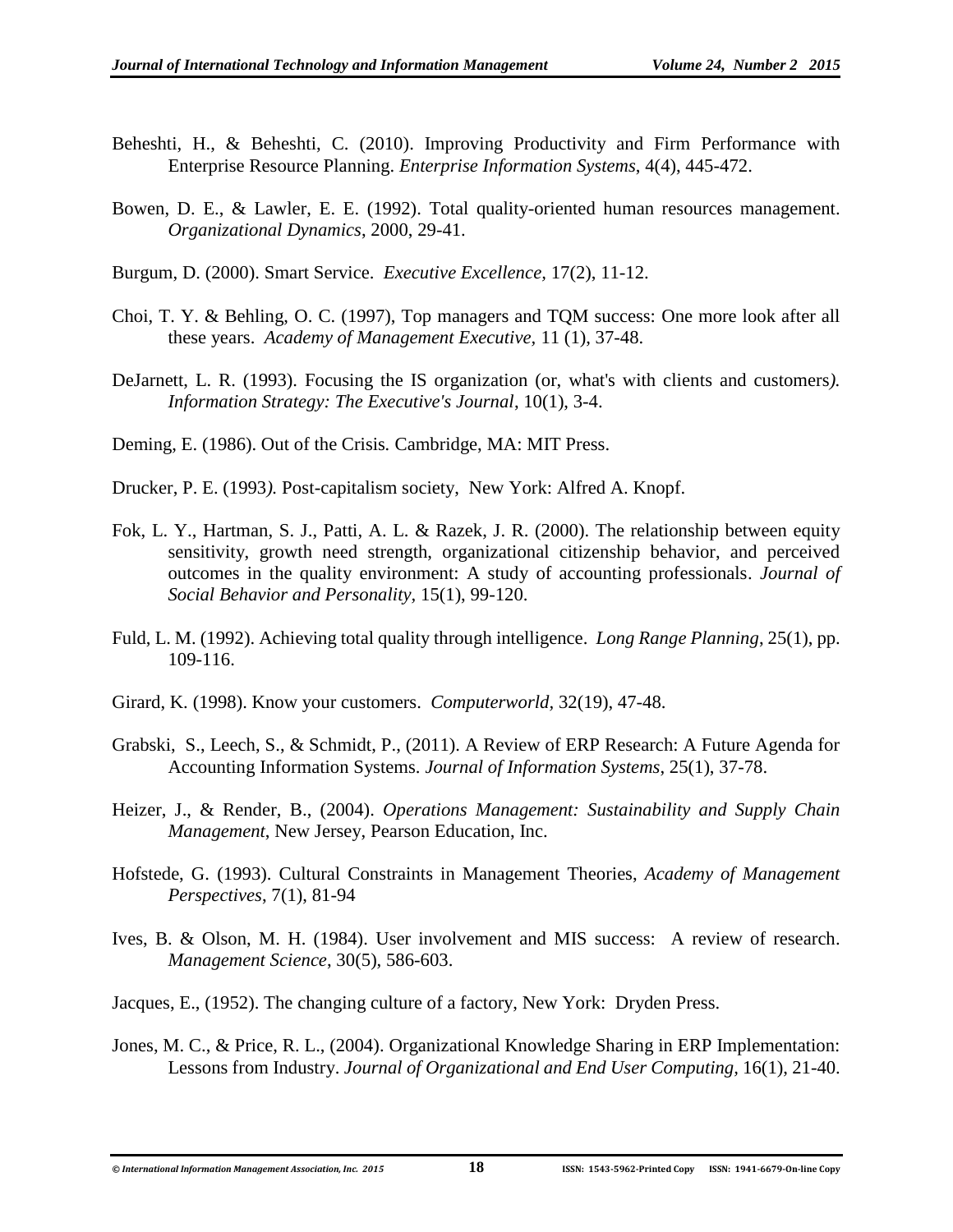- Klein, J. A. (1991). A reexamination of autonomy in light of new manufacturing practices. *Human Relations,* 44(1), 21-38.
- Lawler, E. E., Mohrman, S. A., & Ledford, G. E. (1992). *Employee Involvement and Total Quality Management*, Josey-Bass, San Francisco.
- Leach, L. P. (1996). TQM, reengineering, and the edge of chaos. *Quality Progress*, 29(2), 85-90.
- Lee, S. M., & Asllani, A. (1997). TQM and BPR: symbiosis and a new approach for integration," *Management Science*, 35(5-6), 409-417.
- Lucas, H. C. (1981). *Implementation: the key to successful information systems*, New York: Columbia University Press.
- Mathieson, K. & Wharton, T. J. (1993). Are information systems a barrier to total quality management? *Journal of Systems Management,* 44(9), 34-38.
- McDonald, M. (2000). The future of retailing according to AIM's grand technology winner. *Apparel Industry Magazine,* 61(3) 56, 64.
- Meyers, J. (1994). Make your customers feel understood. *Bank Marketing,* 26(9), 61.
- Nelson, K. (1998). Brave new world. *Advertising Age's Business Marketing,* 83(6), 14, 18.
- Parker, M. (1991). Participation or control? *Academe,* 77(4), 44-48.
- Pflughoeft, K., Ramamurthy, K., Soofi, E., Yasai-Ardekani, M., & Zahedi, F. (2003). Multiple Conceptualizations of Small Business Web Use and Benefit," *Decision Sciences*, 34(3), 467-512.
- Powel, D., Riezebos, J., & Strandhagen, J.O., (2013). Lean Production and ERP Systems in Smalland Medium-sized Enterprises: ERP Support for Pull Production. *International of Production Research,* 51(2), 395-409.
- Robinson, R. (2000). "Customer relationship management," *Computerworld,* 34 (9), pp.67.
- Rockart, J. F., Earl, M. J., & Ross, J. W. (1996). "Eight imperatives for the new IT organizations," *Sloan Management Review*, Fall, pp. 43-55.
- Ross, J. W., Beath, C. M., & Goodhue, D. L. (1996). Develop long-term competitiveness through IT assets. *Sloan Management Review,* Fall, 31-42.
- Schniederjans, M. J. & Kim, G. C. (2003). Implementing enterprise resource planning systems with total quality control and business reengineering: survey results. *International Journal of operations & production management*, 23(3/4), 418-429.

Seybold, P. B. (1996). A marriage made in cyberspace. *Chief Executive,* 112, 12.